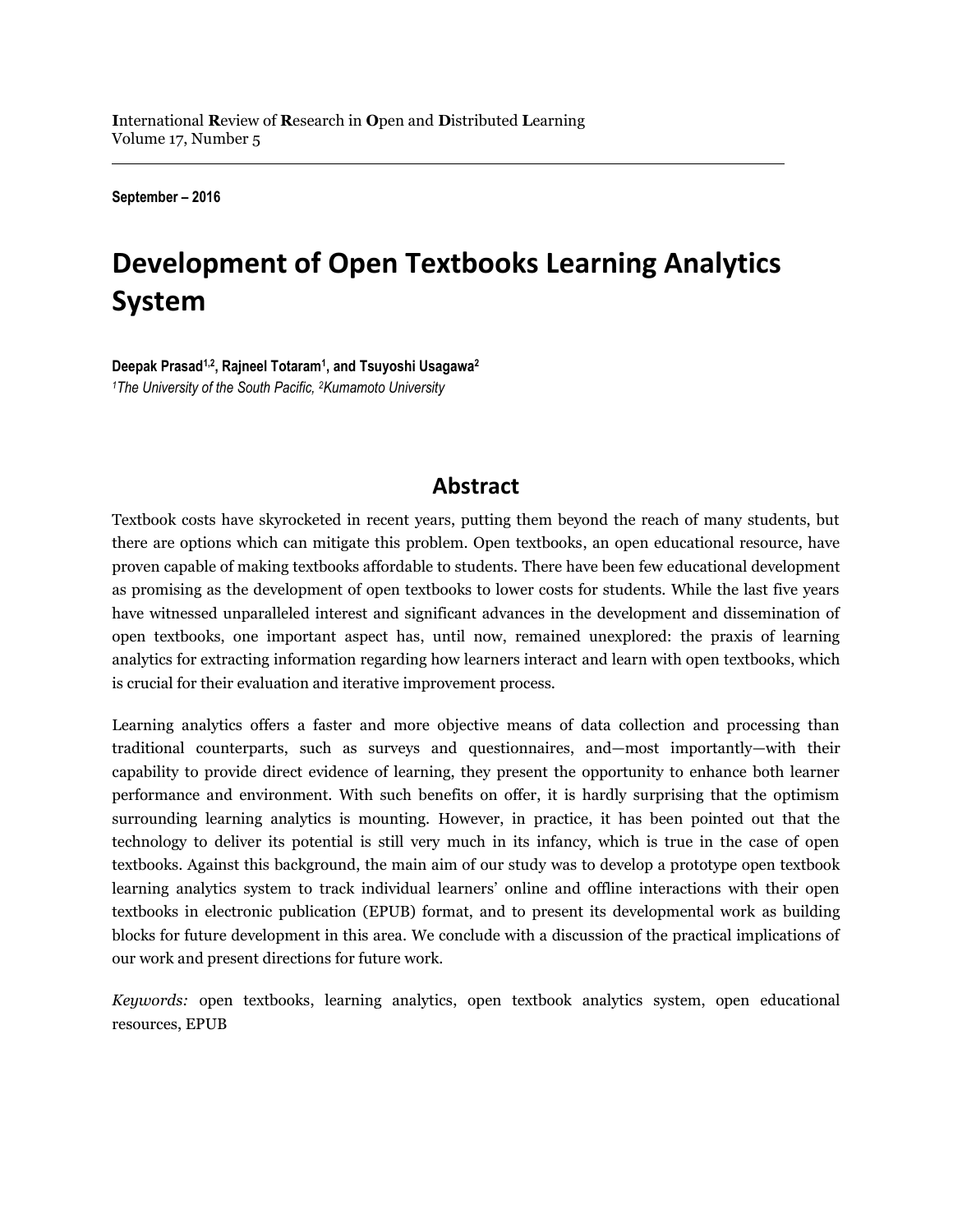### **Introduction**

It is no longer a secret—if, indeed, it ever was—that escalating textbook costs are putting them beyond the affordability of many students. David Wiley, one of the pioneers of open education, was recently quoted in CNN Money Magazine as saying that "the degree of unaffordability is getting to the point that it's hurting learning" (Grinberg, 2014). In fact, Senack (2014) in a survey of 2,039 university students, reported that 65% of students had no other choice than opting out of buying a textbook due to expense, and of those students, 94% admitted that doing so would negatively affect their grade in that course. These findings are representative of several other studies (see, for example, Acker, 2011; N. Allen, 2011; Florida Virtual Campus, 2012; Graydon, Urbach-Buholz, & Kohen, 2011; Morris-Babb & Henderson, 2012; Prasad & Usagawa, 2014), showing that affordability of traditional textbooks has become more difficult for many students and thus, in some cases, a barrier to learning.

Despite the problems outlined above, there is no indication that textbook prices will decrease in the foreseeable future; on the contrary, trends point to further increases. However, fortunately, open textbooks hold promise to provide a solution. Weller (2014) appraises open textbooks, a type of open educational resource, as one most amenable to the concept of open education, a concept essentially about elimination of barriers to learning (Bates, 2015). The phrase *open educational resource* (OER) is an umbrella term used to collectively describe those teaching, learning, or research materials that can be used without charge to support access to knowledge (Hewlett, 2013a). Within the OER context, "freely" means both that the material is openly available to anyone free of charge, either in the public domain or released with an open license such as a Creative Commons license; and that is made available with implicit permission, allowing anyone to retain, reuse, revise, remix, and redistribute the resource (Center for Education Attainment and Innovation, 2015). Conversely, traditional textbooks are extremely expensive and are published under an All Rights Reserved model that restricts their use (Wiley, 2015).

Within the past few years a growing body of literature has examined the potential cost savings and learning impacts of open textbooks. Senack (2014), for example, in a survey of 2,039 university students indicated that open textbooks could save students an average of \$100 per course. Similarly, Wiley, Hilton, Ellington, and Hall (2012) in a study of open textbook adoption in three high school science courses found that open textbooks cost over 50% less than traditional textbooks and that there were no apparent differences (neither increase nor decrease) in test scores of students who used open versus traditional textbooks, a finding replicated by Allen, Guzman-Alvarez, Molinaro, and Larsen (2015). This latter finding is in contrast with the findings of Hilton and Laman (2012), who reported that students who used open textbooks instead of traditional textbooks scored better on final examinations, achieved better grades in their courses, and had higher retention rates. A study by Robinson, Fischer, Wiley, and Hilton (2014) also suggests that students who used open textbooks scored as well as, if not slightly better than, those who used traditional textbooks. All in all, these studies have put forth evidence showing that replacing traditional textbooks with open textbooks substantially reduces textbook costs without negatively affecting student learning. Consequently, demand for open textbooks is increasing.

As demand has grown, so too have efforts to develop and distribute open textbooks. Many of these development and distribution practices are accomplished through a combination of government, private, and philanthropic funding (Hewlett, 2013b). The amount of money injected into such projects is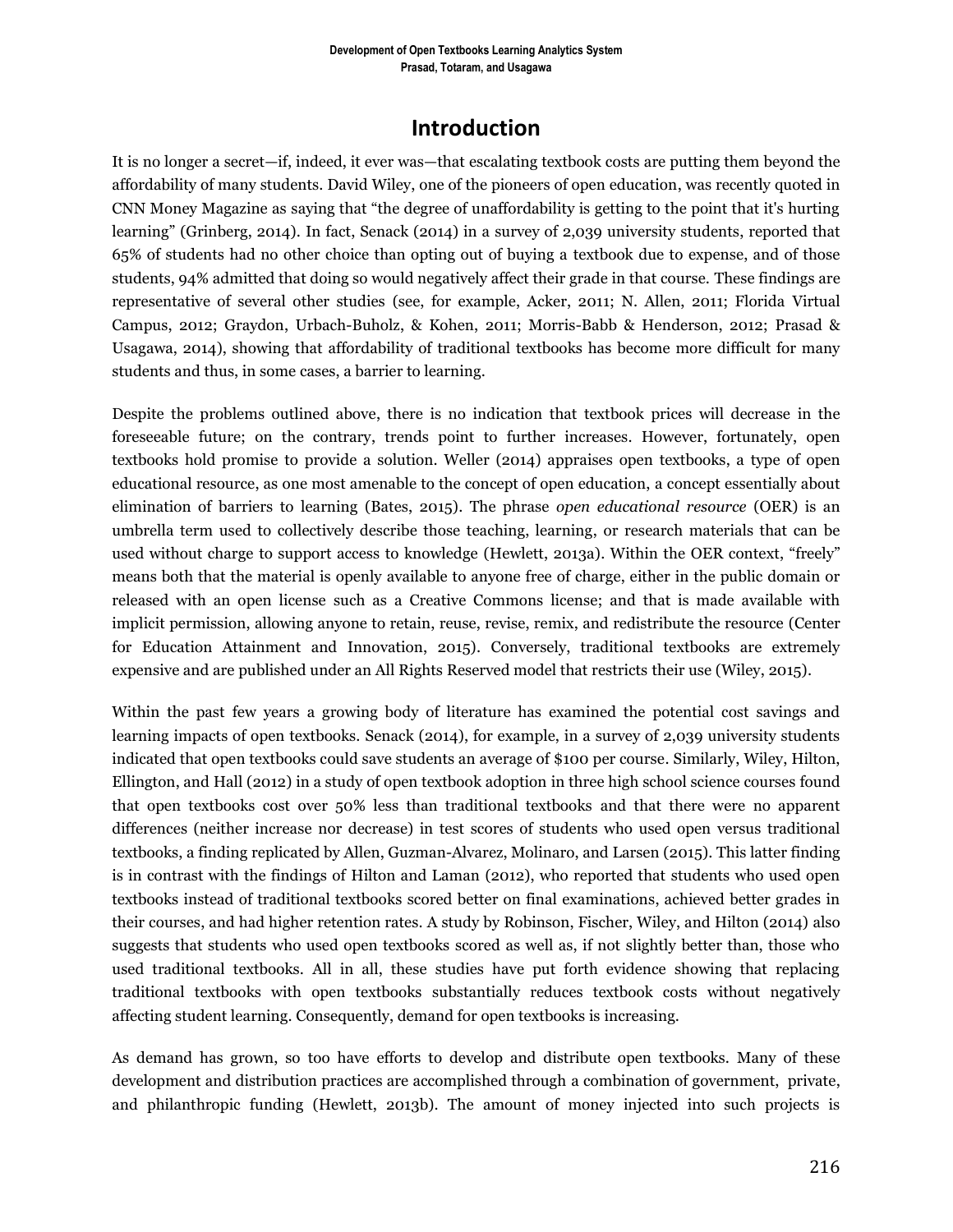significant, and therefore funders, besides requiring usual information about impacts on cost and learning outcomes, are now also increasingly asking for more rigorous information regarding ways—whether, when, how often, and to what degree—in which learners actually engage with their open textbooks. More specifically, as stressed by Stacey (2013), grant recipients are excepted to use such data and evidence to plan and evaluate open textbook implementation and to establish effectiveness of learning designs so as to enable respective adjustments to optimize learning (p. 78). According to Hilton (2016), such information is crucial to help clarify what effects the "open" aspect of open textbook has on learning, as well as to reveal whether and how open textbooks produce improvement in educational outcomes. While claiming that no research evidence exists demonstrating a strong "textbook effect," Hilton (2016) states that, in general, findings from research thus far (as reviewed in the previous paragraph) exhibit only a "small positive impact on student success, as measured by getting a C or better in the course, withdrawal and drop rates" (para. 1). Considered together, these voices indicate an overall need for new information to advance current understanding of how students learn with open textbooks so as to take appropriate actions to maximize learning.

The above discussion points to the need for more sophisticated methods of monitoring open textbook utilization in order to meet these information needs. New analytical methodologies—particularly learning analytics—have made fulfilling this requirement possible. Compared with more subjective research methods such as surveys and questionnaires, learning analytics can capture learners' authentic interactions with their open textbooks in real time. This may improve understanding of textbook usage influences on actual usage behavior, which in turn may help improve efficiency and effectiveness of open textbooks. The method can be used either as a standalone method or to support other traditional research methods. Moreover, learning analytics for open textbooks can provide new insights into important questions such as how to assess learning outcomes based on textbook impact; whether student behavior, content composition, and learning design principles produce intended learning outcomes; and the level of association between amount of markups done and the relevance and difficulty level of the book content areas.

Despite these great potential benefits, we know of no studies published to date on systems developed for open textbooks learning analytics. Thus, the main aim of this paper is to close this gap by presenting developmental work and functionalities of an open textbooks learning analytics system which tracks individual learners' interaction with open textbooks in electronic publication (EPUB) over both online and offline usage. A distinctive feature of this proposed system is its ability to synchronize online and offline interactional data on a central database, allowing both instructors and designers to generate analysis in dashboard-style displays. This system, piloted using one open textbook with 66 users in a postgraduate university course, has proven to function properly.

The remainder of this paper is organized in the following manner. It starts with a brief review of literature related to learning analytics, followed by a summary of the framework that guided our development. We then describe techniques and tools applied in development of the learning analytics system for open textbooks, which is the main focus of this paper. Details of a prototype of the proposed system, along with some results obtained, are presented afterwards. In the penultimate section we discuss the results of the trial, while the final section concludes the paper and talks about future work.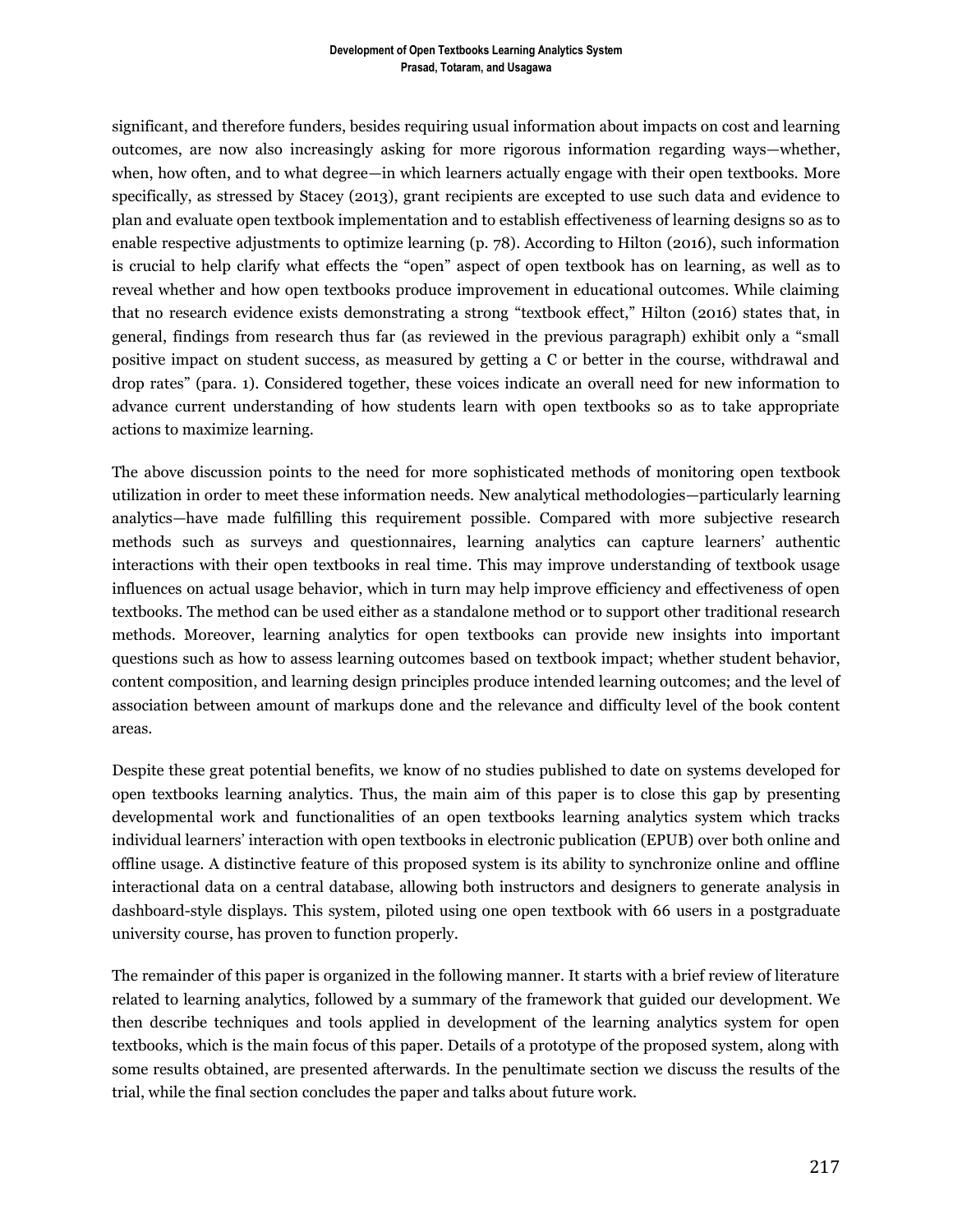### **Primer on Learning Analytics**

The concept of learning analytics has been making headlines for some years now, firing up interest amongst the higher educational community worldwide but its definition remains unified. One frequently cited definition is "the measurement, collection, analysis and reporting of data about learners and their contexts, for the purposes of understanding and optimizing learning and the environments in which it occurs" (Siemens & Long, 2011, p. 34). In other words, learning analytics applies different analytical methods (e.g., descriptive, inferential, and predictive statistics) to data that students leave as they interact with and within networked technology-enhanced learning environments so as to inform decisions about how to improve student learning. According to many observers, the advent of this concept is "poised to benefit students in previously impossible ways" (Willis, 2014). Succinctly, "learning analytics is first and foremost concerned with learning" (Clow, 2013, p. 685); and "let's not forget: learning analytics are about learning" (Gašević, Dawson, & Siemens, 2015, p. 64).

A survey of published research shows that learning analytics tactics have been applied in a variety of ways and found useful, some of which include identifying struggling students in need of academic support (Arnold & Pistilli, 2012; Cai, Lewis, & Higdon, 2015; Jayaprakash, Moody, Lauría, Regan, & Baron, 2014; Lonn, Aguilar, & Teasley, 2015; Macfadyen & Dawson, 2010); assessing the quality of online postings and debate (Ferguson & Shum, 2011; Ferguson, Wei, He, & Shum, 2013; Nistor et al., 2015; Wise, Zhao, & Hausknecht, 2014); visualizing usage behaviors, patterns, and engagement levels (Cruz-Benito, Therón, García-Peñalvo, & Lucas, 2015; Gómez-Aguilar, Hernández-García, García-Peñalvo, & Therón, 2015; Morris, Finnegan, & Wu, 2005; Scheffel et al., 2011); sending automated motivational and informative feedback messages (McKay, Miller, & Tritz, 2012; Tanes, Arnold, King, & Remnet, 2011); intelligent tutoring systems (Brooks, Greer, & Gutwin, 2014; Lovett, Meyer, & Thille, 2008; May, George, & Prévôt, 2011; Roll, Aleven, McLaren, & Koedinger, 2011); recommender systems for learning (Liu, Chang, & Tseng, 2013; Manouselis, Drachsler, Vuorikari, Hummel, & Koper, 2011); provoking reflection (Coopey, Shapiro, & Danahy, 2014); improving accuracy in grading (Reed, Watmough, & Duvall, 2015); and contributing to course redesign (Fritz, 2013).

Given the benefits and opportunities offered by learning analytics, researchers and practitioners have expressed concern about the importance of maintaining the privacy of student data. As Scheffel, Drachsler, Stoyanov, and Specht (2014) emphasize, the nascent state of learning analytics has rendered "a number of legal, risk and ethical issues that should be taken into account when implementing LA at educational institutions" (p. 128). It is common to hear that such considerations are lagging behind the practice, which indeed is true. As such, many individual researchers, as well as research groups, have proposed ethical and privacy guidelines to guide and direct the practice of learning analytics. In June 2014, the Asilomar Convention for Learning Research in Higher Education outlined six principles (based on the 1973 Code of Fair Information Practices and the Belmont Report of 1979) to inform decisions about how to comply with privacy-related matters on the use of digital learning data. The principles are: (1) respect for the rights and dignity of learners, (2) beneficence, (3) justice, (4) openness, (5) the humanity of learning, and (6) the need for continuous consideration of research ethics in the context of rapidly changing technology. Pardo and Siemens (2014) in the same year identified four principles: (1) transparency, (2) student control over data, (3) security, and (4) accountability and assessment. Furthermore, in a literature review of 86 articles (including the preceding two publications) dealing with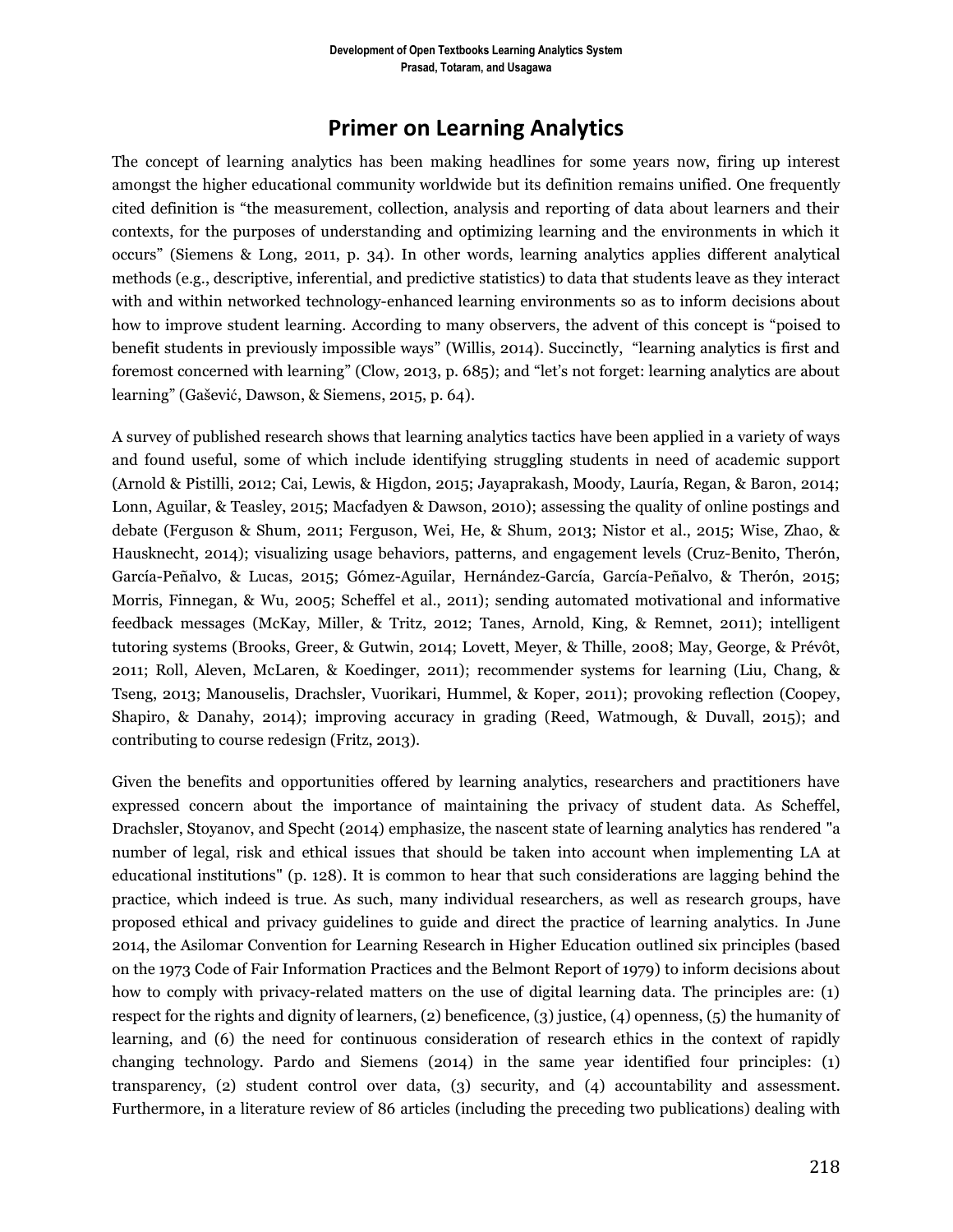ethical and privacy concepts for learning analytics, Sclater (2014) found that the key principles which their authors aspired to encapsulate were "transparency, clarity, respect, user control, consent, access and accountability" (p. 3). In this context, it is worth noting that "a unified definition of privacy is elusive" (Pardo & Siemens, 2014, p. 442), just like the definition of learning analytics as noted earlier. While there is no unified definition of learning analytics and its privacy practices, there is general agreement that it is crucial for higher educational institutions to embrace learning analytics strategies as a way to improve student learning, but without violating students' legal and moral rights.

An overview of the conceptual foundation guiding the development of the system is outlined in the next section.

### **Conceptual Framework**

Developmental work was guided by our earlier work proposed in (Prasad, Totaram, & Usagawa, 2016) describing a framework for development of an open textbooks analytics system, as shown in Figure 1. This framework supports textbooks in the EPUB format, a format that has become the international standard for digital books. EPUB file formats are actually advanced html text pages and image files that are compressed and then use a file extension of .epub. Notably, this framework is not specific to open textbooks but equally applicable to other EPUB digital books.



*Figure 1.* Open textbooks analytics system framework. Adapted from "A Framework for Open Textbooks Analytics System," by D. Prasad, R. Totaram, and T. Usagawa, 2016, TechTrends 1–6. doi:10.1007/s11528-016-0070-3.

As illustrated by Figure 1, the framework consists of a nine-step approach beginning with students' initial contact with the text. The figure also illustrates two separate branches of process flow, one for online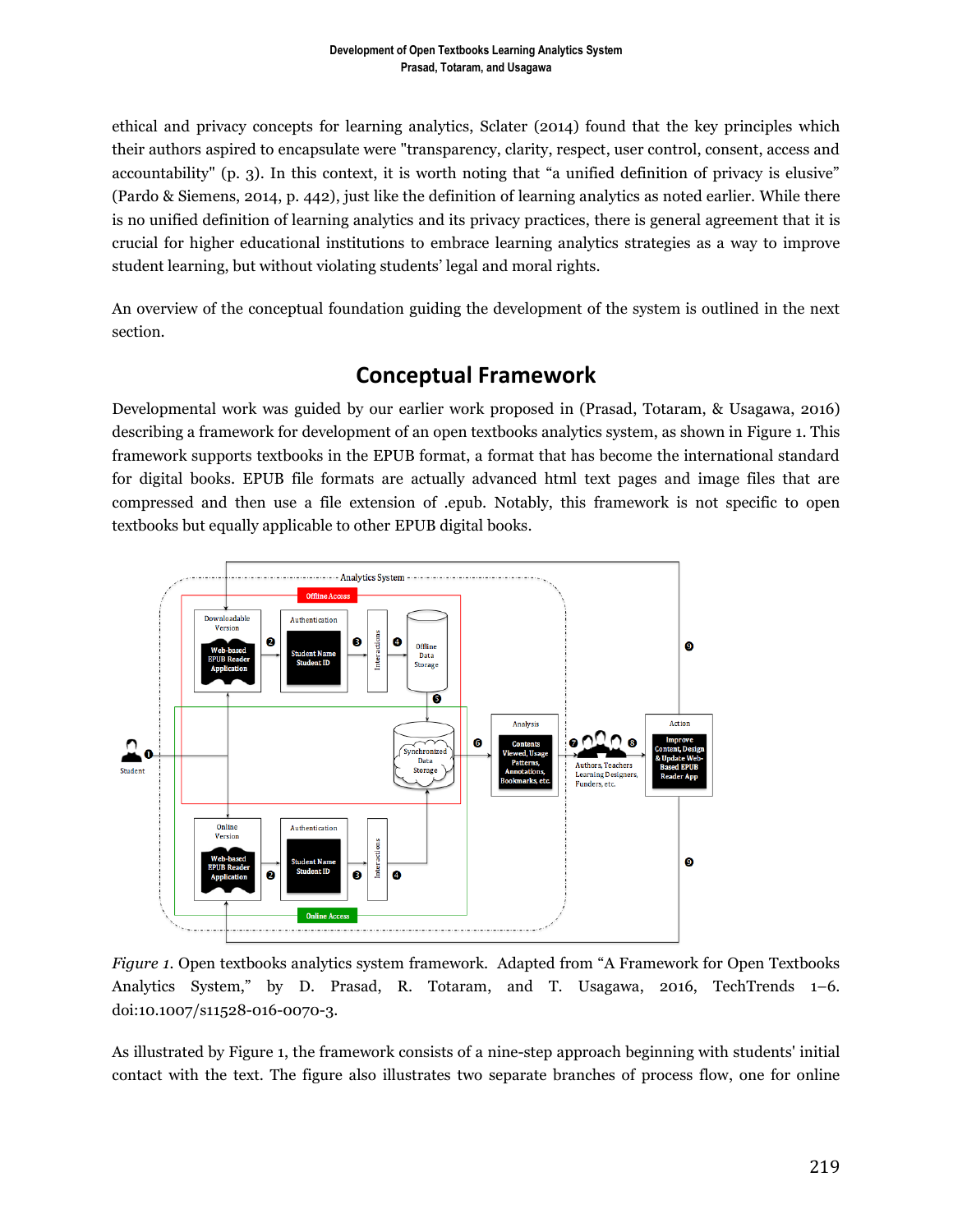access and the other for offline access. All nine steps depicted within the framework, including certain stage-specific mandatory technical requirements, are summarized stepwise as follows:

- 1. A student may access an open textbook, which technically is the synthesis of web-based EPUB reader application, and .epub file of the book to ensure standardized data recording, in online mode, offline mode, or both ways.
- 2. Authentication is optional. It may be useful for organizations that want to identify the learners, for early intervention or to gauge their performance or study their usage patterns, etc. Otherwise, authentication isn't required; instead, each user may be assigned a unique (random) ID to distinguish records of each user during analysis.
- 3. Every interaction between a student and an open textbook produces data. These interactional data are records of students' actions with the textbook. Students' actions such as page navigation, jumping to a particular chapter, bookmarks, and annotation notes may be recorded in real-time with a time stamp and user device used.
- 4. All interactional data generated during the textbook's online usage are directly recorded in the central database (typically, a server). When textbooks are used in offline mode, interaction data are temporarily stored in the local storage of the web browser that runs the EPUB reader application.
- 5. As soon as the EPUB reader application detects an Internet connection, it sends all local offline interaction data to the central database.
- 6. Analyses are done on the aggregated interaction data stored in the central database.
- 7. Results of analyses are rendered to the stakeholders for consumption.
- 8. Each stakeholder may take appropriate action on the basis of results.
- 9. The textbook may be revised if required before being made available to the next batch of students.

### **System Development : Techniques and Tools**

Based on the framework presented above, this section describes methods applied and technologies used in the development of learning analytics system for open textbooks in EPUB format, and is divided into two subsections: data collection, and data analysis and presentation.

#### **Data Collection**

**Data recording.** Reading books in EPUB format requires an EPUB reader application. In line with the suggestions of the framework, EPUB.js (https://github.com/futurepress/epub.js), an open source web-based EPUB reader application, was adopted and customized as a central tool to aid data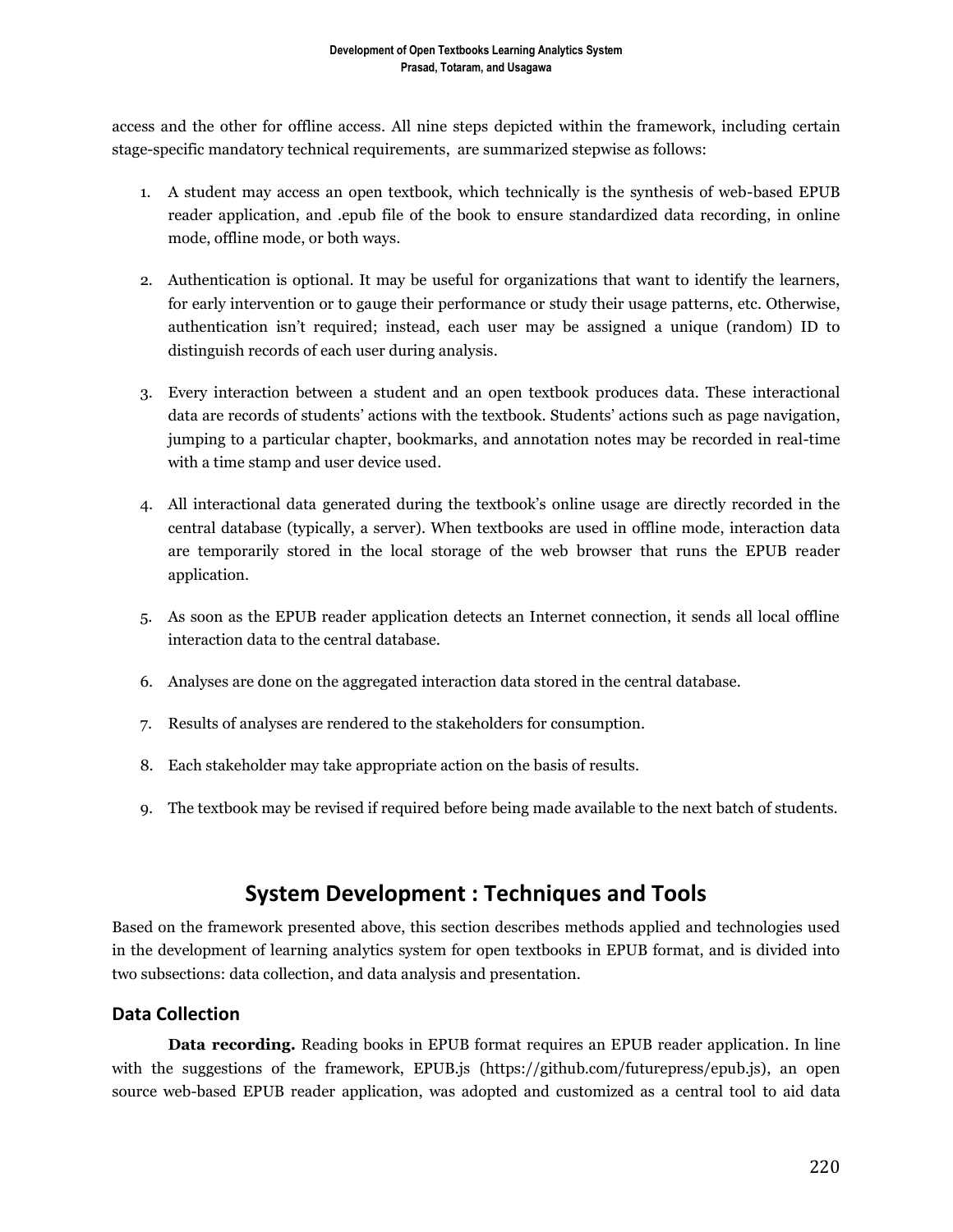collection. EPUB.js previously possessed capabilities to record user clicks and annotation data in the local storage of the web browser used by the user to access the EPUB.js application. These capabilities were expanded to record and track a variety of other data, such as user's IP address, web browser type and version, and the type of device used. Following these modifications to the EPUB.js reader application, the EPUB file of the book was embedded into the reader application for standard data collection. Figure 2 represents the customized EPUB.js reader application's user interface. This customized version was used for both online and offline delivery. For online use, the customized EPUB.js reader application was hosted on a web server accessible via the Internet from any web browser. To facilitate offline access, an application installer was created for the Windows platform as the majority of users used Windows-based computers. This installer conveniently installed the customized EPUB.js reader application to the users' computers (Figure 3). However, offline access was limited to a particular web browser: Mozilla Firefox. This is because the customized EPUB reader application used Javascript to send user data to an external data storage server, which most web browsers blocked as a potential security risk. Thus, for offline access, the user interaction recording features were incompatible with most web browsers. Consequently, offline access of the EPUB reader application required the use of Mozilla Firefox (Figure 4). Further development is required to make the code compatible with other web browsers.



*Figure 2.* Customized EPUB.js reader user interface.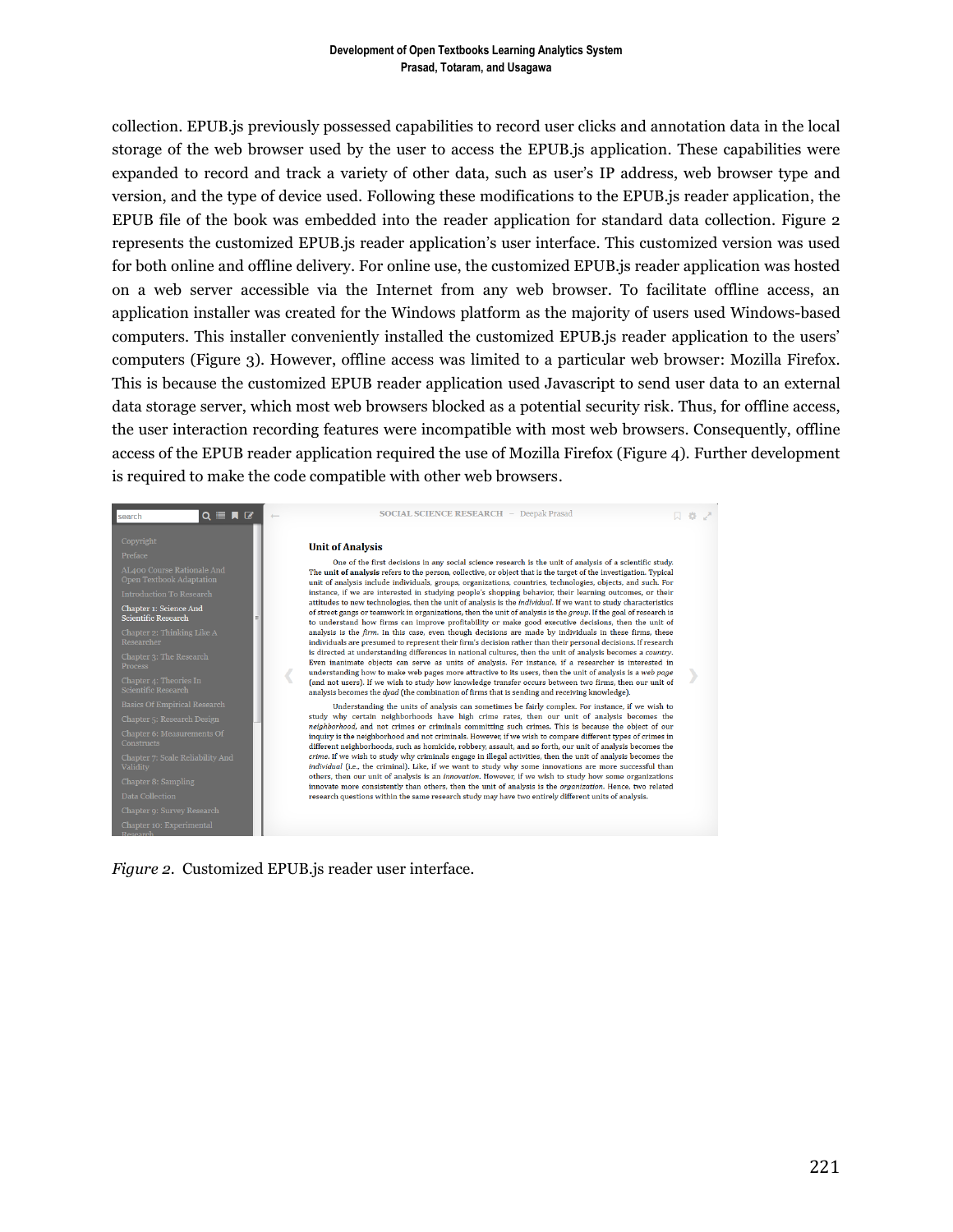| Skype<br>Startup<br><b>USPebook</b><br>ebook<br>U.<br>Uninstall<br>VideoLAN<br>Vodafone<br>WampServer<br><b>Windows Live</b> | Ξ<br>≖ |               |     |
|------------------------------------------------------------------------------------------------------------------------------|--------|---------------|-----|
| Back                                                                                                                         |        |               |     |
| Search programs and files                                                                                                    | م      | Shut down   D |     |
|                                                                                                                              |        |               | N++ |

*Figure 3.* Textbook short cut from start menu.



*Figure 4.* Required browser for offline access*.*

**User authentication.** A simple authentication system was designed to distinguish and track unique users and their behavior. Figure 5 shows the simple authentication interface. This is the first screen shown when the customized EPUB.js reader application is initiated by the user, requiring the user to enter their name and student ID number. These credentials are stored in the local storage of the user's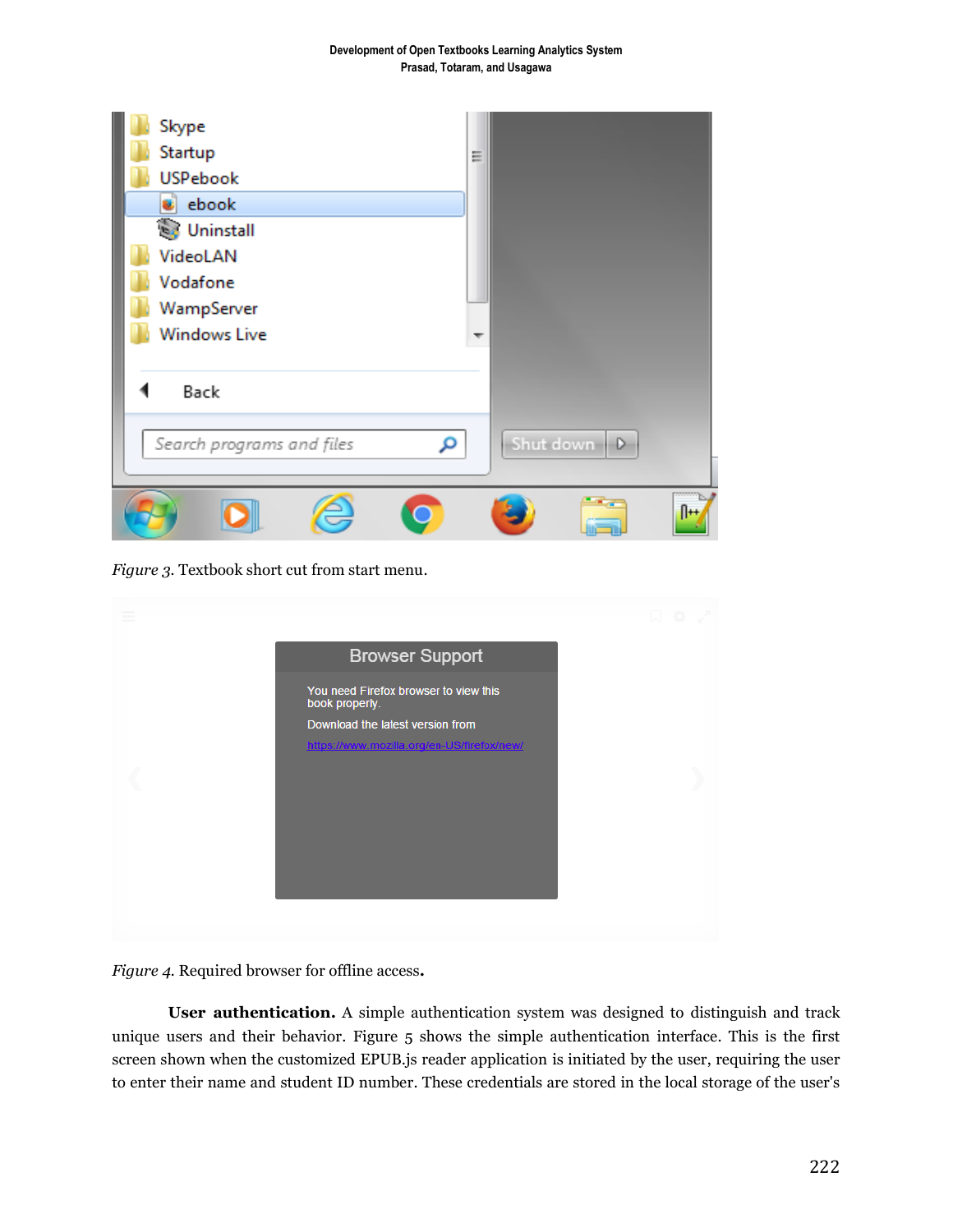browser, and all user-interaction data sent to the server (and subsequently processed) is tagged with the user's authentication details.

| $=$ | <b>SOCIAL SCIENCE RESEARCH - Deepak Prasad</b> | 口登之 |
|-----|------------------------------------------------|-----|
|     |                                                |     |
|     | Welcome                                        |     |
|     | Name:                                          |     |
|     | Enter your name                                |     |
|     | Student ID:                                    |     |
| ∢   | Enter your student id                          | ٦   |
|     |                                                |     |
|     | Save                                           |     |
|     |                                                |     |
|     |                                                |     |
|     |                                                |     |

*Figure 5*. Authentication interface*.*

**Data synchronization.** Data generated during offline usage are stored in the browser's local storage. For the purpose of synchronizing data from web browser's local storage to server, a networksensing feature was integrated into the EPUB.js reader. This feature checks for an Internet connection at regular intervals (in our case, every 60 seconds) to determine if the user's device is connected to the Internet, and whenever an Internet connection is detected, data from the browser's local storage are sent to the central database server, where the data is used for analytics. However, when used in online mode, the interactional data is directly sent in a database.

**Data storage.** A central database server, a combination of a PHP script and MySQL database, was used for data storage. The MySQL database is used to store data, while the PHP script waits for the interaction data to be received from the EPUB reader application. Once receiving new interaction data, the PHP script validates it and records it to the MySQL database. Table 1 shows data types recorded for each user interaction.

Table 1

| <b>Field name</b> | <b>Comments</b>                                               |
|-------------------|---------------------------------------------------------------|
| student_id        | Unique ID to distinguish a user                               |
| student_name      | Name of the user (optional)                                   |
| chapter           | Title of the chapter                                          |
| type              | Type of action - page view, jump to chapter, bookmark action, |

*Data Recorded for Each User Interaction*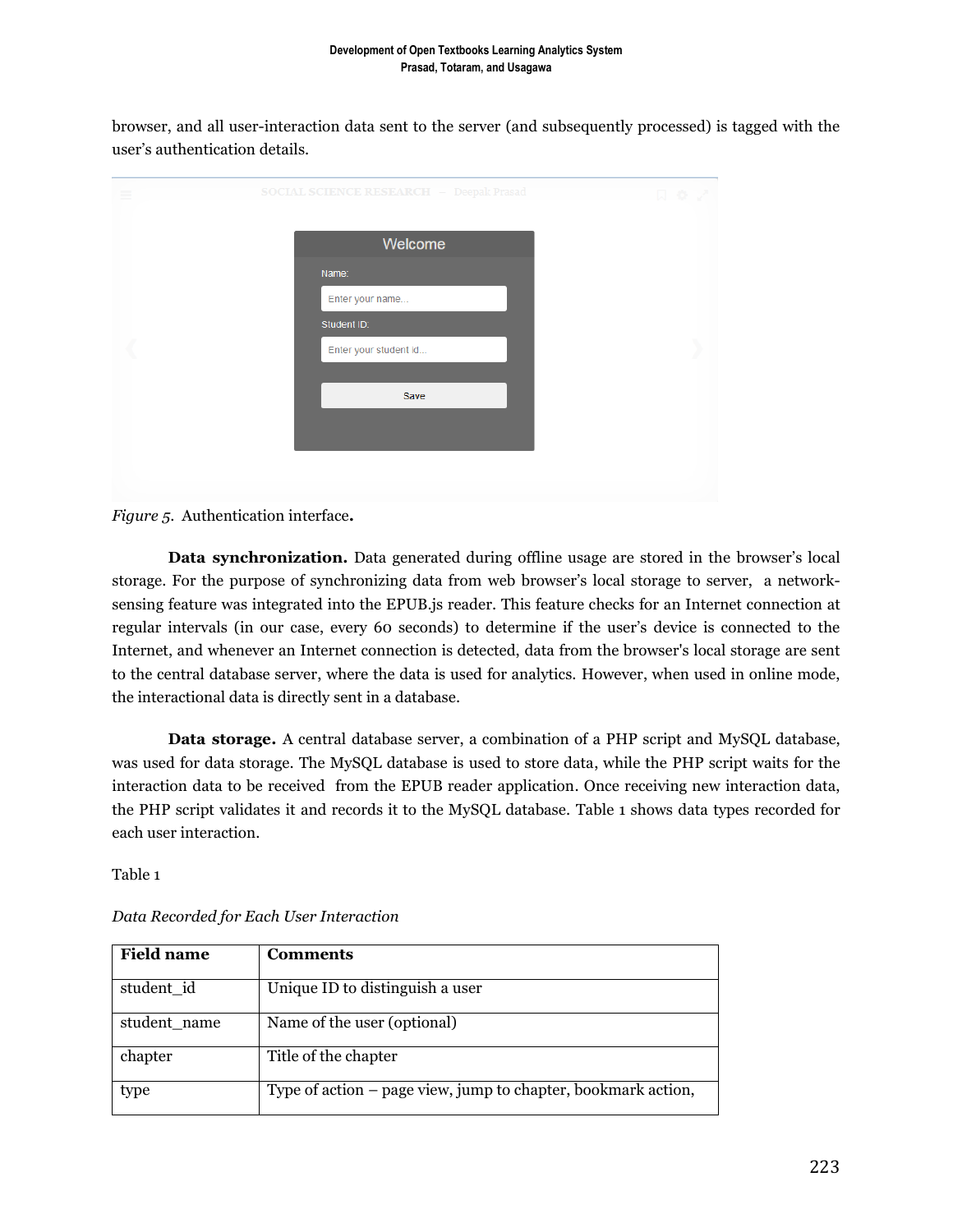|                | hyperlink click or annotation                                               |
|----------------|-----------------------------------------------------------------------------|
| url            | URL of the book page                                                        |
| note           | User notes/annotation                                                       |
| timestamp      | Timestamp of user action                                                    |
| ip_address     | IP address of the user's device, if accessing online                        |
| online_status  | Flag to determine online/offline access                                     |
| device         | Type of device used to access book                                          |
| <b>browser</b> | Web browser used to access book                                             |
| epubdata       | Additional data recorded by the epub reader application (for<br>future use) |

### **Data Analysis and Presentation**

Analysis was performed on both individual and aggregate (whole class) data, and was analyzed for various factors listed in the bullet points below. The analysis and data presentation (graphic visualizations in dashboard format) were done using PHP and a Javascript charting library. Computation of interaction data was done using SQL queries, while the rendering (in dashboard display format) was done using PHP with the help of a Javascript charting library. Figure 6 shows snapshot of the developed learning analytics dashboard.

From the data recorded, it was possible to perform the following analysis for any arbitrary date range:

- Total views per chapter, per student, or for whole class. This is the count of the number of page views for each chapter.
- Total bookmarks per chapter, per student, or for whole class. This is the count of the number of bookmarks made in each chapter.
- User annotations/notes made per chapter, per student, or for whole class. This is a list of all the annotations/notes made for each chapter.
- Links clicked per chapter, per student, or for whole class. This is the count of the links clicked in each chapter.
- Popular web browser used by the users to access the ebook. This is the count of each web browser used.
- Popular type of device used by the users to access the ebook. This is the count of each device type used.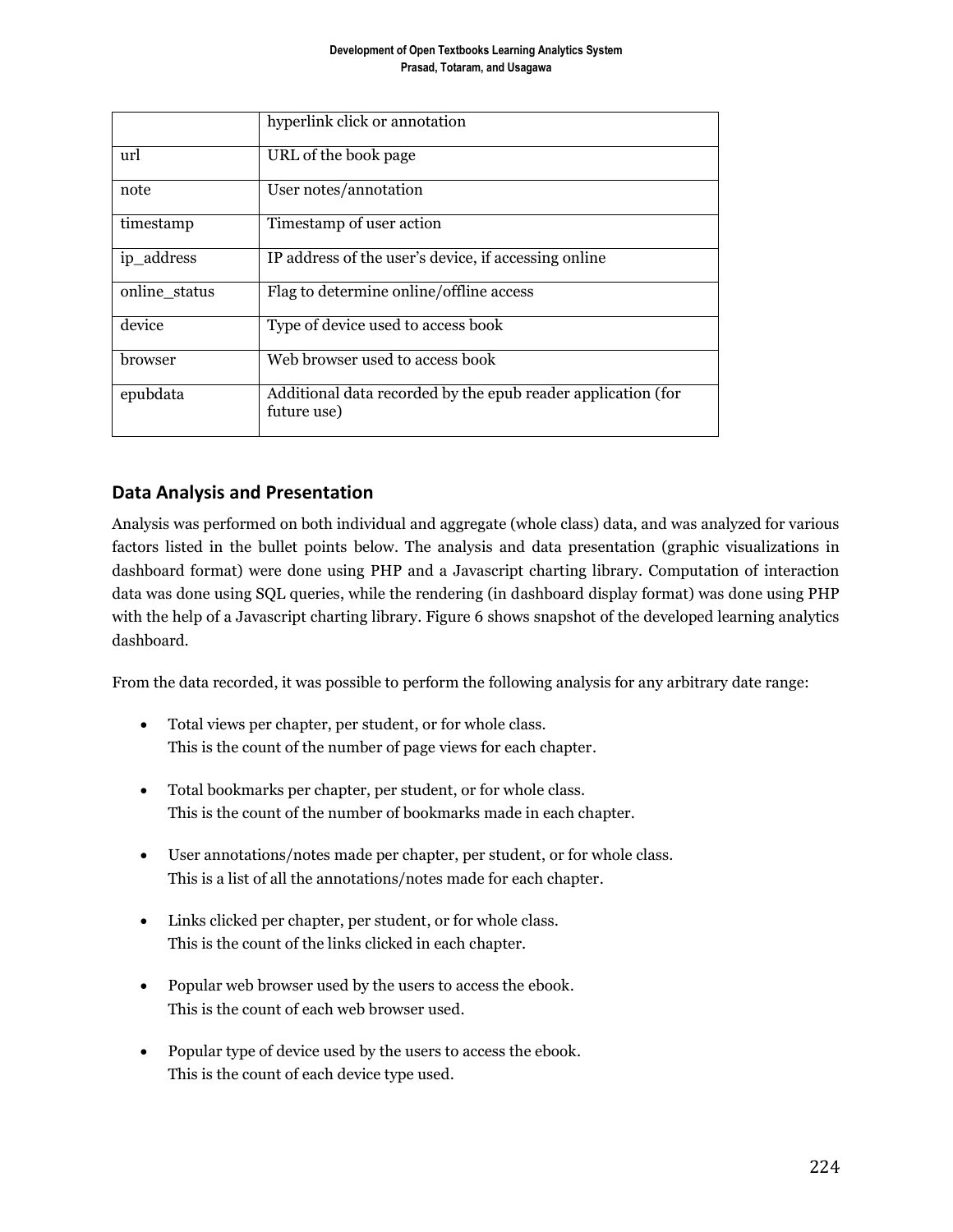- Online versus offline usage. This is the count of the all user interaction for online access and offline access.
- Number of students versus chapters viewed. This is the count of the number of students who viewed each chapter.
- Number of students versus number of chapters viewed. This is the count of the number of students and the count of the number of chapters viewed by each student.
- Weekly user interaction. This is the count of the number of interactions by all users grouped by weeks.

|                      |               |                           |              |                                    |              |               | <b>Start Date:</b> |               | 16/02/2015                 |                           |                      |               |                                   |              |               |               |               |
|----------------------|---------------|---------------------------|--------------|------------------------------------|--------------|---------------|--------------------|---------------|----------------------------|---------------------------|----------------------|---------------|-----------------------------------|--------------|---------------|---------------|---------------|
|                      |               |                           |              |                                    |              |               | <b>End Date:</b>   |               | 27/06/2015                 |                           |                      |               |                                   |              |               |               |               |
|                      |               |                           |              |                                    |              |               | <b>Student:</b>    |               |                            |                           | $\blacktriangledown$ |               |                                   |              |               |               |               |
|                      |               |                           |              |                                    |              |               |                    |               | View Report                |                           |                      |               |                                   |              |               |               |               |
|                      |               |                           |              | Total views per chapter -          |              |               |                    |               |                            |                           |                      |               | between 16/02/2015 and 27/06/2015 |              |               |               | Ξ             |
| 300                  |               |                           |              |                                    |              |               |                    |               |                            |                           |                      |               |                                   |              |               |               |               |
| 200                  |               |                           |              |                                    |              |               |                    |               |                            |                           |                      |               |                                   |              |               |               |               |
| total chapter views  |               |                           |              |                                    |              |               |                    |               |                            |                           |                      |               |                                   |              |               |               |               |
| 100                  |               |                           |              |                                    |              |               |                    |               |                            |                           |                      |               |                                   |              |               |               |               |
|                      |               |                           |              |                                    |              |               |                    |               |                            |                           |                      |               |                                   |              |               |               |               |
| $\pmb{0}$            | Chapter<br>-1 | Chapter<br>$\overline{2}$ | Chapter<br>9 | Chapter<br>$\overline{\mathbf{5}}$ | Chapter<br>8 | Chapter<br>17 | Chapter<br>13      | Chapter<br>16 | Chapter<br>$6\phantom{1}6$ | Chapter<br>$\overline{7}$ | Chapter<br>3         | Chapter<br>10 | Chapter<br>14                     | Chapter<br>4 | Chapter<br>11 | Chapter<br>12 | Chapter<br>15 |
| <b>Chapter Views</b> |               |                           |              |                                    |              |               |                    |               |                            |                           |                      |               |                                   |              |               |               |               |

*Figure 6.* Snapshot of the learning analytics dashboard.

## **System Trial and Results**

A prototype of the developed system was implemented at the University of the South Pacific, for an open textbook consisting of 17 chapters, adopted for a post-graduate, 15-week blended course in research methods. It was a continuous assessment course with no final exam and consisted of one weekly lecture of two hours. The text was prescribed to be used for the first 10 weeks of the semester, during which generic research methods were taught; the reminder of the course was dedicated to teaching discipline-specific research methods with its own set of learning materials. However, data were recorded and analyzed for the full 15 weeks to discern whether the text was still being used during the non-prescribed period of the course.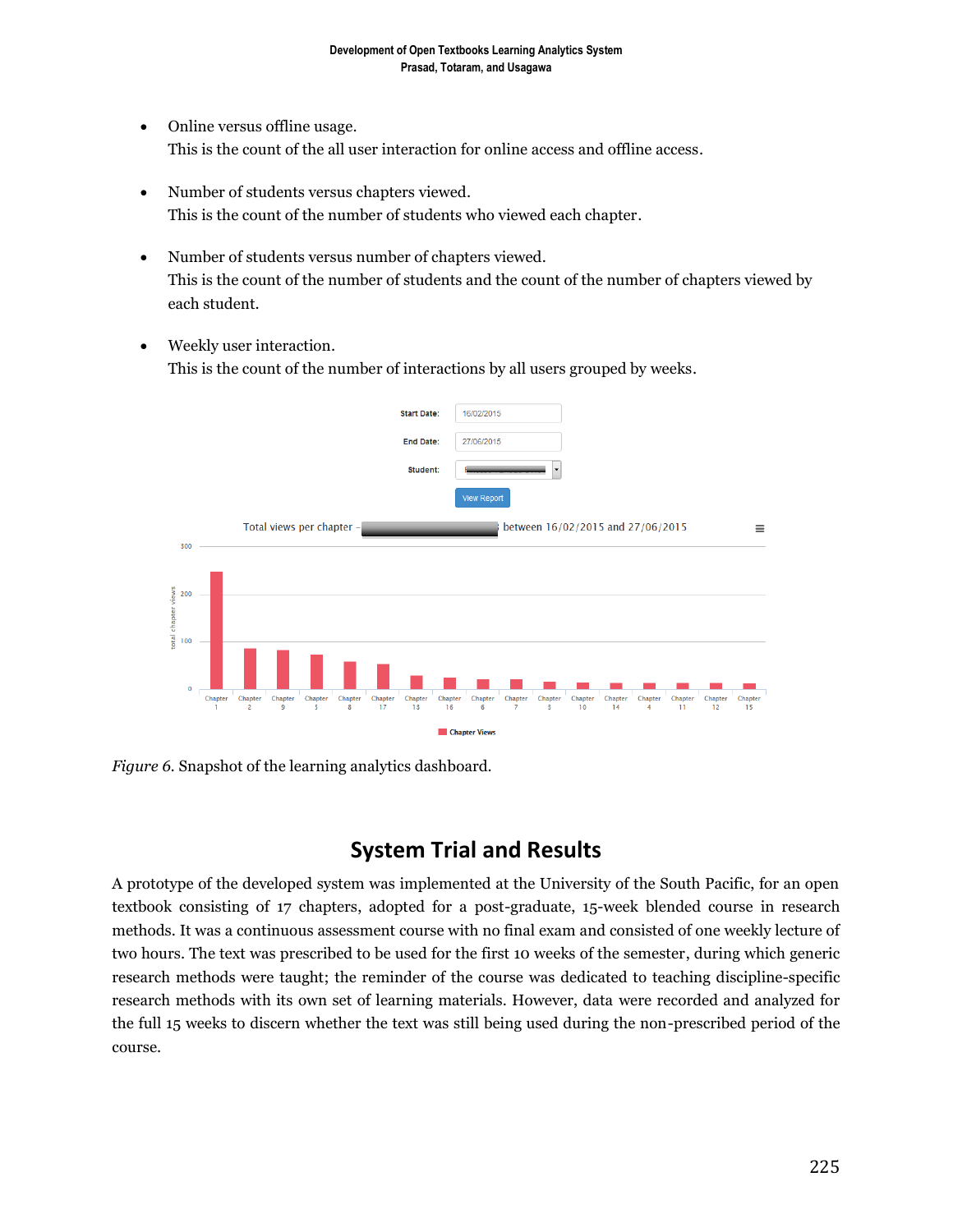For this trial, both offline and online versions of the text were made available at the beginning of the course via the Moodle course page only to those students who consented to their interactional data being recorded and used for this research project. A PDF version was also available to all students, particularly for those who preferred not to participate in the study. Students were informed that their participation was voluntary, their interactional data would be recorded non-anonymously, they could withdraw from the study at any time by informing the course coordinator, and that their course grade would not be affected if they chose not to participate. A total of 66 students out of a class of 95 participated in the study. The overall results obtained from the developed system have proven to be quite insightful and informative. The entire analysis of the results is out of the scope of the paper as the focus of this paper is on the development of learning analytics system for open textbooks; however, some results obtained via usage tracking are graphically presented using the prototype learning analytics dashboard and interpreted below.

The graph in Figure 7 gives the results for the number of students who viewed each chapter within the duration of the course, which was equivalent to a period of 15 weeks. In total, there were 17 chapters in the book. As can be seen from the figure, Chapter 1 was viewed by the largest number of students but was not accessed by all (66) involved in the study, and that not all of book chapters in either the online or offline versions were viewed by every study participant. In addition, striking differences emerged in the number of students who viewed the first 4 chapters in contrast with other chapters (i.e., the vast majority of the chapters, that is chapters 5-17), were viewed by less than 20 students.



*Figure 7.* Student numbers vs chapters viewed*.*

The results of number of chapters viewed by total number of students within the course space are displayed in graph in Figure 8. The most important point that emerges from this figure is that only five students viewed all 17 chapters. One further point of interest which emerges from the figure is the significant variation in the number of chapters that were accessed by the students. Finally, the figure makes evident that majority of the students viewed less than quarter of the total chapters of the book.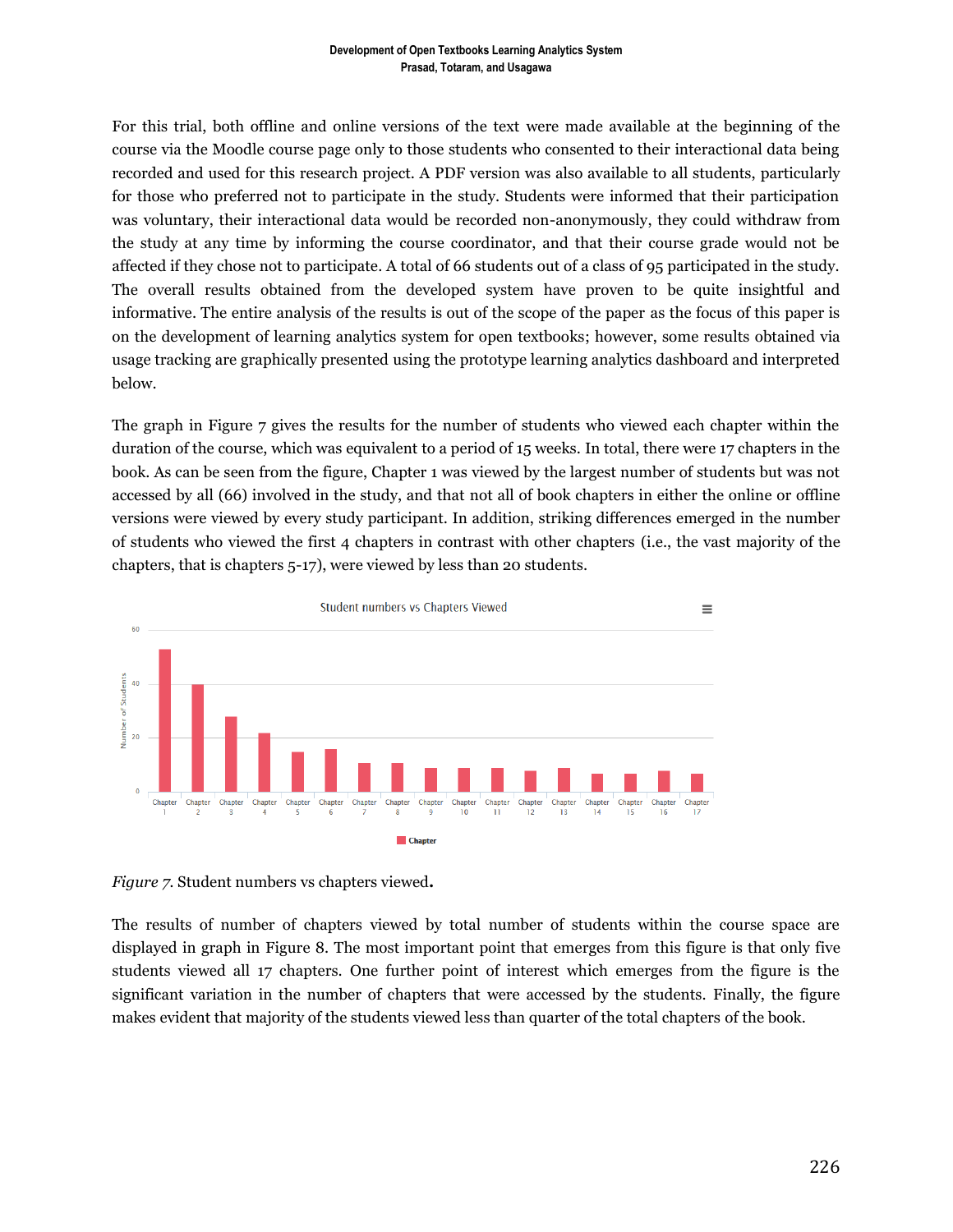#### **Development of Open Textbooks Learning Analytics System Prasad, Totaram, and Usagawa**



*Figure 8.* Number of student vs number of chapters viewed*.*

Figure 9 is a line graph representing total interactions (total number of clicks on the textbook) per week by all students. The weekly record shows that Week 2 had the most activity, while no activity took place during week 15, the last week of the course. On a whole, the overall activity trend is generally downwards, but there are slight week-to-week fluctuations. Interestingly, though the book was prescribed to be used only during the first 10 weeks of the course, interactions were recorded for weeks 11-14.



*Figure 9.* Total weekly interactions.

### **Discussion**

Open textbooks are increasingly being developed and adopted as amenable alternatives to expensive traditional copyrighted publisher textbooks. Consistent with such notion are the results from a number of recent studies that have conclusively shown that adopting open textbooks in place of traditional textbooks can have positive impacts on student cost savings without impeding the achievement of learning outcomes. Undoubtedly, these results are encouraging, but additional studies are needed to uncover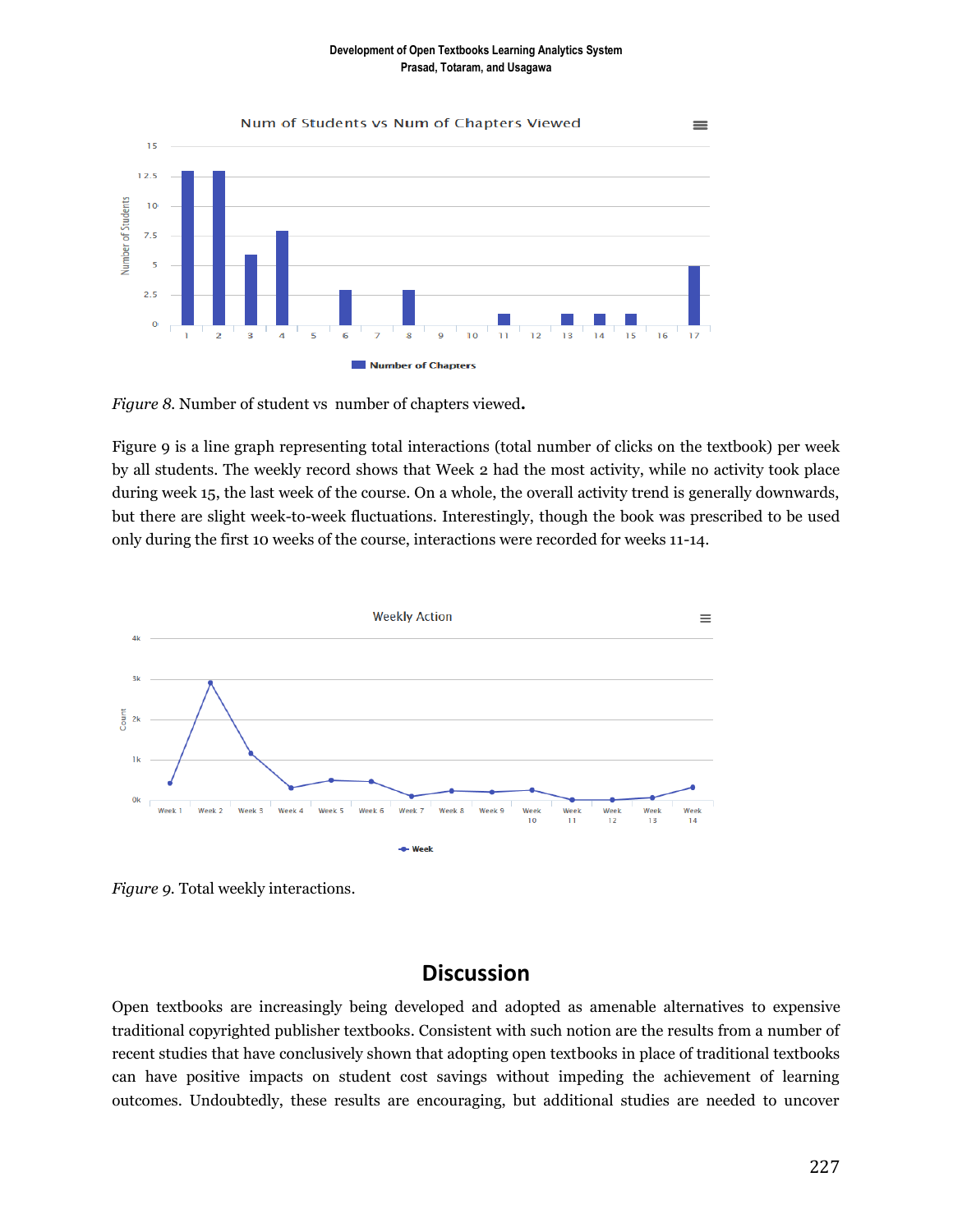information in key areas such as how much and how often students are reading, when and where they are reading, and how they are engaging with their open textbooks, or if they are using them at all.

Availability of such information can contribute toward better assessment of return on investment in open textbooks development, which in turn is essential for ensuring the growth of open textbooks. Furthermore, such information is important (if not essential) for the evaluation and improvement of the effectiveness and efficiency of open textbooks. While this kind of information can be procured through learning analytics system for open textbooks, the area had previously remained unstudied. Accordingly, the current project was undertaken to develop this needed system, with the developmental works provided in this paper, to encourage stimulating discussion and further development in the field of open textbooks learning analytics.

The newly developed system enables the recording, analysis, and presentation of interactional data that is generated by student interactions with open textbooks. This work offers three main contributions to the state of the art of learning analytics for open textbooks. First, it is built for books in EPUB format, which is an open standard format for the creation of digital books. As such, the system can also be used for other types of open and non-open educational resources that are published in EPUB format. The second contribution stems from the utilization of an open source EPUB.js reader application in the data capture process, which in turn provides benefits including cost-effectiveness and can be modified and adapted by anyone to meet specific user needs. Finally, and most importantly, the work presented in this paper lays the foundation for further development in this direction. One limitation of the system, however, is that with the current configuration for offline reading, the downloadable version of the book is only compatible with the Mozilla Firefox web browser (the rationale for using this browser is provided in the development section to this paper). This issue will be addressed in future work.

The utility of the system was piloted with an open textbook that was prescribed for the first 10 weeks of a 15-week post-graduate course on research methods at the University of the South Pacific. Sixty-six students volunteered to participate in this study after being fully informed of the nature of the study both in written and oral form. Although the book was recommended for the first 10 weeks of the semester, the learning analytics system was operationalized through the end of the semester to elicit book usage beyond the prescribed period. The performance of the system was monitored continuously throughout the trial with no undesirable technical glitches or problems detected, thereby confirming the utility of the system.

The results of the pilot trial were both informative and evaluative as they provide crucial information to undertake more nuanced analysis of the value of open textbooks. Due to space constraints and the specific focus of the current paper, the entire results were not presented and will be reported in a subsequent paper. Excerpts of the results obtained were presented in the previous section in Figures 7 to 9. Taken together, these analytical results clearly show that Chapter 1 was the most viewed out of all the chapters in the book but not by all students, meaning that none of the chapters was viewed by all students; in fact, only 5 out of the 66 student participants viewed all 17 chapters of the book, with most textbook activity occurring during the second week of the semester, after which activities slowed considerably, though book usage beyond the recommended period was also discernible. From these results alone, the versatility and potential of the concept of learning analytics for open textbooks is apparent.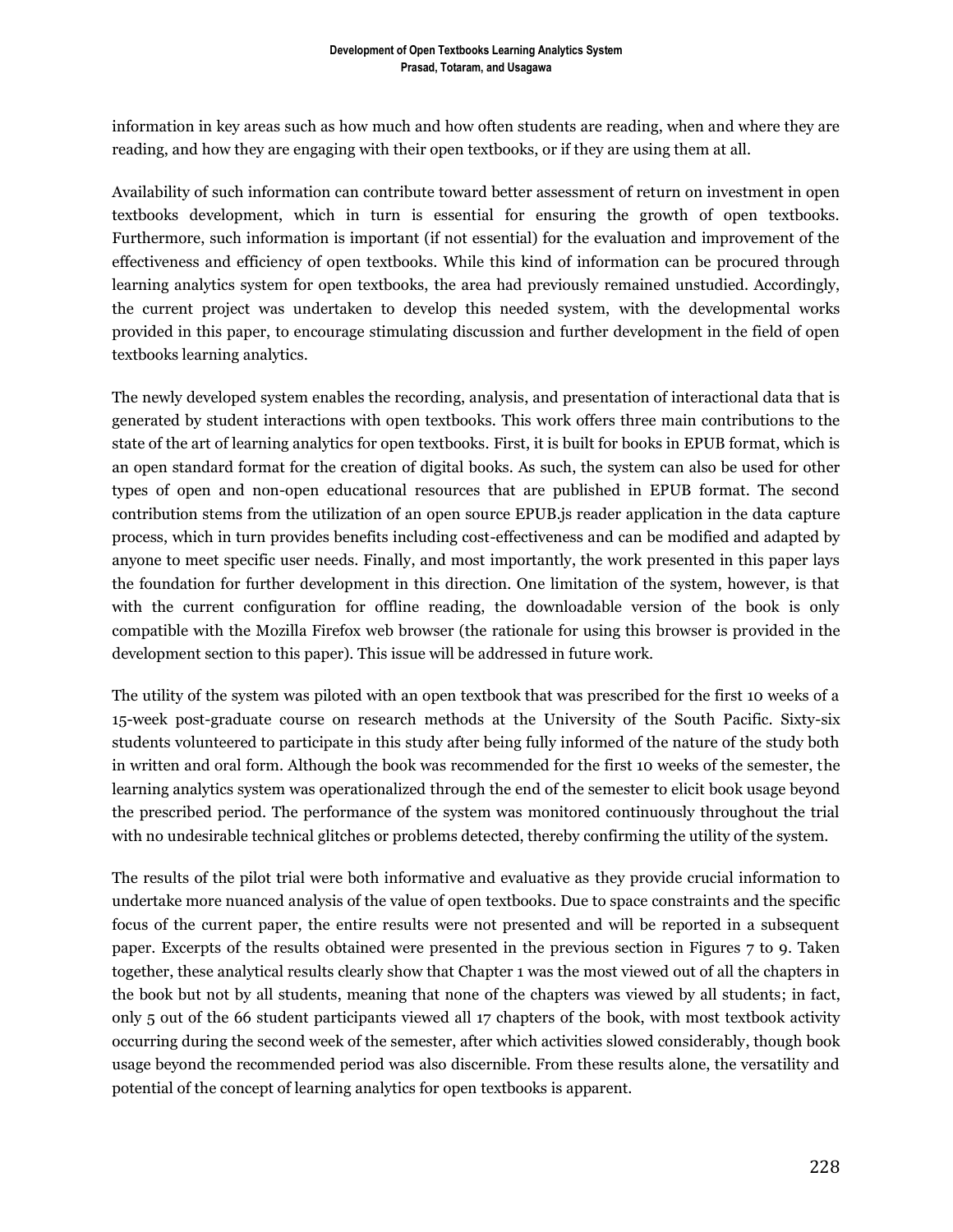More specifically, learning analytics for open textbooks and other open educational resources opens up a wide range of possibilities. These possibilities include optimizing textbook planning and development; monitoring usage type and degree; evaluating breadth and depth of impact and effectiveness; and revision strategies for improvement. Additionally, resulting datasets can themselves be made available as open educational resources in the form of open data, thus enabling new avenues of transformative research to enrich open textbook related practices. Accordingly, both open textbook producers and their users will be able to engage in collaborative inquiry and exploration into unmasking deeper pedagogical concepts associated with open textbooks.

Looking into the current climate of open education, the necessity for learning analytics has only recently really started to be realized for open educational resources, and this was reflected in a recent Open Education 2015 conference by Bier and Green (2015) who aptly stated:

If open educational resources continue to be focused on the development of relatively static, textbook-like materials that are unable to engage with data-driven feedback loops, then the materials developed by closed approaches will rapidly outpace OER with regard to effectiveness and impact. This state of affairs will likely result in OER being relegated to second-class status… (para. 1)

In view of above, although it might be too early to predict, it is anticipated that learning analytics will play an important role as a key driver in mainstreaming open textbooks (and more broadly OER) in schools and colleges in the future.

### References

- Acker, S. R. (2011). Digital textbooks: A state-level perspective on affordability and improved learning outcomes. *Library Technology Reports*, *47*(8), 41–52.
- Allen, G., Guzman-Alvarez, A., Molinaro, M., & Larsen, D. (2015). Assessing the impact and efficacy of the open-access chemwiki textbook project. Retrieved from <https://net.educause.edu/ir/library/pdf/elib1501.pdf>
- Allen, N. (2011). High prices prevent college students from buying assigned textbooks. Student PIRGs. Retrieved from [http://www.studentpirgs.org/news/ap/high-prices-prevent-college-students](http://www.studentpirgs.org/news/ap/high-prices-prevent-college-students-buying-assigned-textbooks)[buying-assigned-textbooks](http://www.studentpirgs.org/news/ap/high-prices-prevent-college-students-buying-assigned-textbooks)
- Arnold, K. E., & Pistilli, M. D. (2012). Course signals at Purdue: Using learning analytics to increase student success. In S. B. Shum, D. Gašević, & R. Ferguson (Eds.), *2nd International Conference on Learning Analytics and Knowledge (LAK '12)* (pp. 267–270). New York, NY, USA: ACM. doi:10.1145/2330601.2330666
- Bates, T. (2015, February). What do we mean by "open" in education? [Web log post]. Retrieved from <http://www.tonybates.ca/2015/02/16/what-do-we-mean-by-open-in-education/>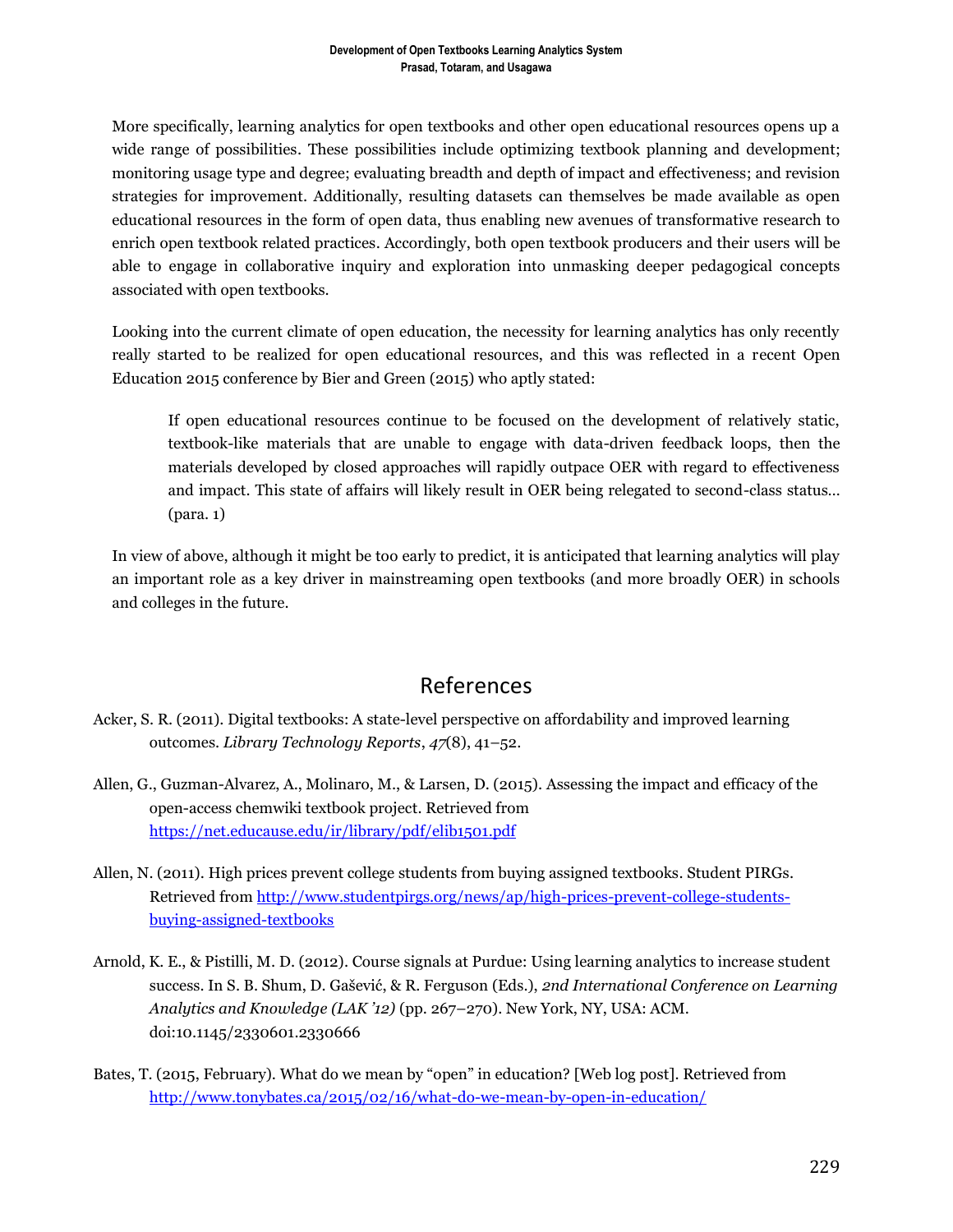- Bier, N., & Green, C. (2015). Why open education demands open analytics. Retrieved from [http://openeducation2015.sched.org/event/49J5/why-open-education-demands-open-analytic](http://openeducation2015.sched.org/event/49J5/why-open-education-demands-open-analytic-models)[models](http://openeducation2015.sched.org/event/49J5/why-open-education-demands-open-analytic-models)
- Brooks, C., Greer, J., & Gutwin, C. (2014). The Data-assisted approach to building intelligent technologyenhanced learning environments. In J. A. Larusson & B. White (Eds.), *Learning analytics: From research to practice* (pp. 123–156). New York: Springer.
- Cai, Q., Lewis, C. L., & Higdon, J. (2015). Developing an early-alert system to promote student visits to tutor center. *The Learning Assistance Review*, *20*(1), 61–72.
- Center for Education Attainment and Innovation. (2015). Open textbooks: The current state of play. Retrieved from<http://www.acenet.edu/news-room/Documents/Quick-Hits-Open-Textbooks.pdf>
- Clow, D. (2013). An overview of learning analytics. *Teaching in Higher Education*, *18*(6), 683–695. doi:10.1080/13562517.2013.827653
- Coopey, E., Shapiro, R. B., & Danahy, E. (2014). Collaborative spatial classification. In *Fourth International Conference on Learning Analytics And Knowledge (LAK '14)* (pp. 138–142). New York, NY, USA: ACM. doi:10.1145/2567574.2567611
- Cruz-Benito, J., Therón, R., García-Peñalvo, F. J., & Lucas, E. P. (2015). Discovering usage behaviors and engagement in an Educational Virtual World. *Computers in Human Behavior*, *47*, 18–25. doi:10.1016/j.chb.2014.11.028
- Ferguson, R., & Shum, S. B. (2011). Learning analytics to identify exploratory dialogue within synchronous text chat. In *1st International Conference on Learning Analytics and Knowledge (LAK '11)* (pp. 99– 103). New York, NY, USA: ACM. doi:10.1145/2090116.2090130
- Ferguson, R., Wei, Z., He, Y., & Shum, S. B. (2013). An evaluation of learning analytics to identify exploratory dialogue in online discussions. In *Third International Conference on Learning Analytics and Knowledge (LAK '13)* (pp. 85–93). New York, NY, USA: ACM. doi:10.1145/2460296.2460313
- Florida Virtual Campus. (2012). *2012 Florida student textbook survey*. Retrieved from [http://www.openaccesstextbooks.org/pdf/2012\\_Florida\\_Student\\_Textbook\\_Survey.pdf](http://www.openaccesstextbooks.org/pdf/2012_Florida_Student_Textbook_Survey.pdf)
- Fritz, J. (2013, April). Using analytics at UMBC: encouraging student responsibility and identifying effective course designs. *EDUCAUSE Center for Applied Research*. Retrieved from <https://net.educause.edu/ir/library/pdf/ERB1304.pdf>
- Gašević, D., Dawson, S., & Siemens, G. (2015). Let's not forget: Learning analytics are about learning. *TechTrends*, *59*(1), 64–71. doi:10.1007/s11528-014-0822-x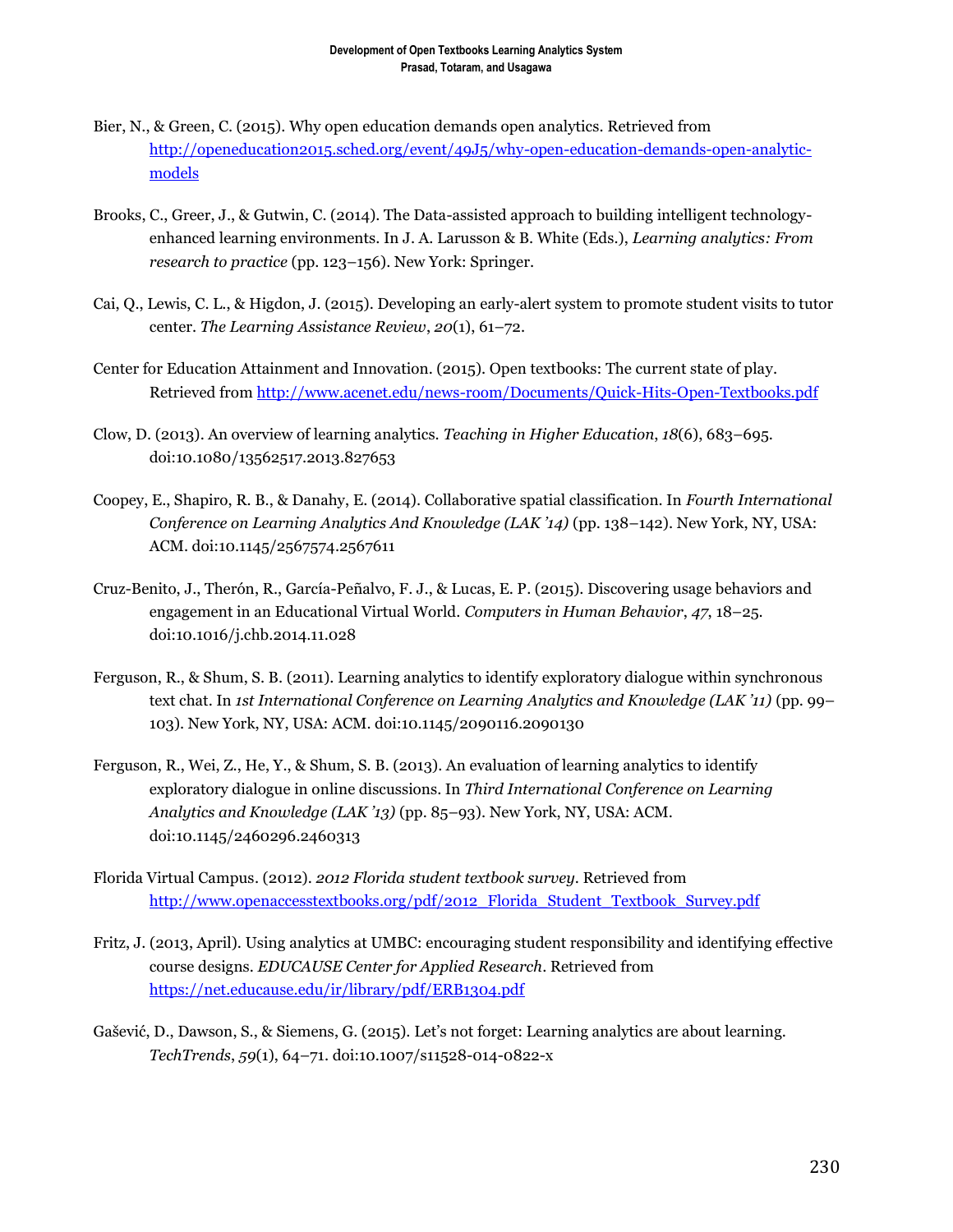- Gómez-Aguilar, D. A., Hernández-García, Á., García-Peñalvo, F. J., & Therón, R. (2015). Tap into visual analysis of customization of grouping of activities in eLearning. *Computers in Human Behavior*, *47*, 60–67. doi:10.1016/j.chb.2014.11.001
- Graydon, B., Urbach-Buholz, B., & Kohen, C. (2011). A study of four textbook distribution models. *Educause Quarterly*, *34*(4). Retrieved from [http://www.educause.edu/ero/article/study-four-textbook](http://www.educause.edu/ero/article/study-four-textbook-distribution-models)[distribution-models](http://www.educause.edu/ero/article/study-four-textbook-distribution-models)
- Grinberg, E. (2014, April 21). How some colleges are offering free textbooks. *CNN Money*. Retrieved from [http://edition.cnn.com/2014/04/18/living/open-textbooks-online-education](http://edition.cnn.com/2014/04/18/living/open-textbooks-online-education-resources/index.html?utm_campaign=Feed%3A+rss%2Fcnn_latest+%28RSS%3A+Most+Recent%29&utm_medium=feed&utm_source=feedburner)[resources/index.html?utm\\_campaign=Feed%3A+rss%2Fcnn\\_latest+%28RSS%3A+Most+Recent%](http://edition.cnn.com/2014/04/18/living/open-textbooks-online-education-resources/index.html?utm_campaign=Feed%3A+rss%2Fcnn_latest+%28RSS%3A+Most+Recent%29&utm_medium=feed&utm_source=feedburner) [29&utm\\_medium=feed&utm\\_source=feedburner](http://edition.cnn.com/2014/04/18/living/open-textbooks-online-education-resources/index.html?utm_campaign=Feed%3A+rss%2Fcnn_latest+%28RSS%3A+Most+Recent%29&utm_medium=feed&utm_source=feedburner)
- Hewlett. (2013a). Open educational resources. Retrieved from <http://www.hewlett.org/programs/education/open-educational-resources>
- Hewlett. (2013b). White paper: Open educational resources. Retrieved from [http://www.hewlett.org/sites/default/files/OER White Paper Nov 22 2013 Final\\_0.pdf](http://www.hewlett.org/sites/default/files/OER%20White%20Paper%20Nov%2022%202013%20Final_0.pdf)
- Hilton, J. (2016, February). How does the "Open" in OER improve student learning? [Web log post]. Retrieved from <http://www.johnhiltoniii.org/how-does-the-open-in-oer-improve-student-learning/>
- Hilton, J., & Laman, C. (2012). One college's use of an open psychology textbook. *Open Learning: The Journal of Open, Distance and E-Learning*, *27*(3), 265–272. doi:10.1080/02680513.2012.716657
- Jayaprakash, S. M., Moody, E. W., Lauría, E. J. M., Regan, J. R., & Baron, J. D. (2014). Early alert of academically at-risk students: An open source analytics initiative. *Journal of Learning Analytics*, *1*(1), 6–47.
- Liu, C.-C., Chang, C.-J., & Tseng, J.-M. (2013). The effect of recommendation systems on Internet-based learning for different learners: A data mining analysis. *British Journal of Educational Technology*, *44*(5), 758–773. doi:10.1111/j.1467-8535.2012.01376.x
- Lonn, S., Aguilar, S. J., & Teasley, S. D. (2015). Investigating student motivation in the context of a learning analytics intervention during a summer bridge program. *Computers in Human Behavior*, *47*, 90–97. doi:10.1016/j.chb.2014.07.013
- Lovett, M., Meyer, O., & Thille, C. (2008). The open learning initiative: Measuring the effectiveness of the OLI statistics course in accelerating student learning. *Journal of Interactive Media in Education*, *2008(1),*(Art.13). doi:http://doi.org/10.5334/2008-14
- Macfadyen, L. P., & Dawson, S. (2010). Mining LMS data to develop an "early warning system" for educators: A proof of concept. *Computers & Education*, *54*(2), 588–599.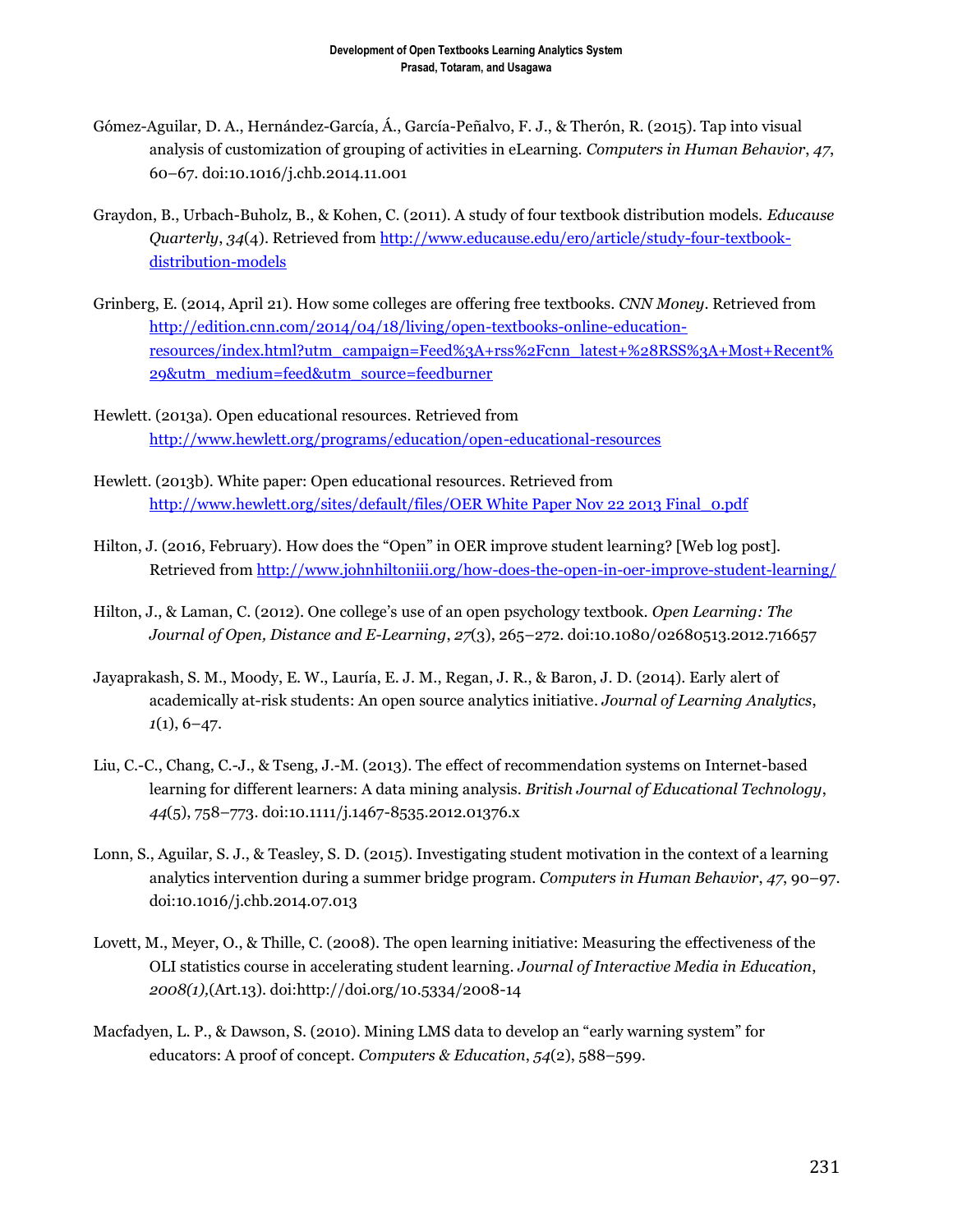- Manouselis, N., Drachsler, H., Vuorikari, R., Hummel, H., & Koper, R. (2011). Recommender systems in technology enhanced learning. In F. Ricci, L. Rokach, B. Shapira, & P. B. Kantor (Eds.), *Recommender systems handbook* (pp. 387–415). US: Springer. doi:10.1007/978-0-387-85820-3\_12
- May, M., George, S., & Prévôt, P. (2011). TrAVis to enhance online tutoring and learning activities: Real‐time visualization of students tracking data. *Interactive Technology and Smart Education*, *8*(1), 52–69. doi:10.1108/17415651111125513
- McKay, T., Miller, K., & Tritz, J. (2012). What to do with actionable intelligence: E2Coach as an intervention engine. In S. B. Shum, D. Gašević, & R. Ferguson (Eds.), *2nd International Conference on Learning Analytics and Knowledge (LAK '12)* (pp. 88–91). New York, NY, USA: ACM. doi:10.1145/2330601.2330627
- Morris, L. V, Finnegan, C., & Wu, S.-S. (2005). Tracking Student Behavior, Persistence, and Achievement in Online Courses. *Internet and Higher Education*, *8*(3), 221–231.
- Morris-Babb, M., & Henderson, S. (2012). An experiment in open-access textbook publishing: Changing the world one textbook at a time. *Journal of Scholarly Publishing*, *43*(2), 148–155. doi:10.3138/jsp.43.2.148
- Nistor, N., Trăuşan-Matud, Ş., Dascălu, M., Duttweiler, H., Chiru, C., Baltes, B., & Smeaton, G. (2015). Finding student-centered open learning environments on the internet: Automated dialogue assessment in academic virtual communities of practice. *Computers in Human Behavior*, *47*, 119– 127. doi:10.1016/j.chb.2014.07.029
- Pardo, A., & Siemens, G. (2014). Ethical and privacy principles for learning analytics. *British Journal of Educational Technology*, *45*(3), 438–450. doi:10.1111/bjet.12152
- Prasad, D., Totaram, R., & Usagawa, T. (2016). A framework for open textbooks analytics system. *TechTrends*, 1–6. doi:10.1007/s11528-016-0070-3
- Prasad, D., & Usagawa, T. (2014). Scoping the possibilities: Student preferences towards open textbooks adoption for e-learning. *Creative Education, 5*(24), 2027-2040. doi:10.4236/ce.2014.524227
- Reed, P., Watmough, S., & Duvall, P. (2015). Assessment analytics using turnitin & grademark in an undergraduate medical curriculum. *Journal of Perspectives in Applied Academic Practice*, *3*(2), 92– 108. doi:10.14297/jpaap.v3i2.159
- Robinson, T. J., Fischer, L., Wiley, D., & Hilton, J. (2014). The impact of open textbooks on secondary science learning outcomes. *Educational Researcher*, *43*(7), 341–351. doi:10.3102/0013189X14550275
- Roll, I., Aleven, V., McLaren, B. M., & Koedinger, K. R. (2011). Improving students' help-seeking skills using metacognitive feedback in an intelligent tutoring system. *Learning and Instruction*, *21*(2), 267–280. doi:10.1016/j.learninstruc.2010.07.004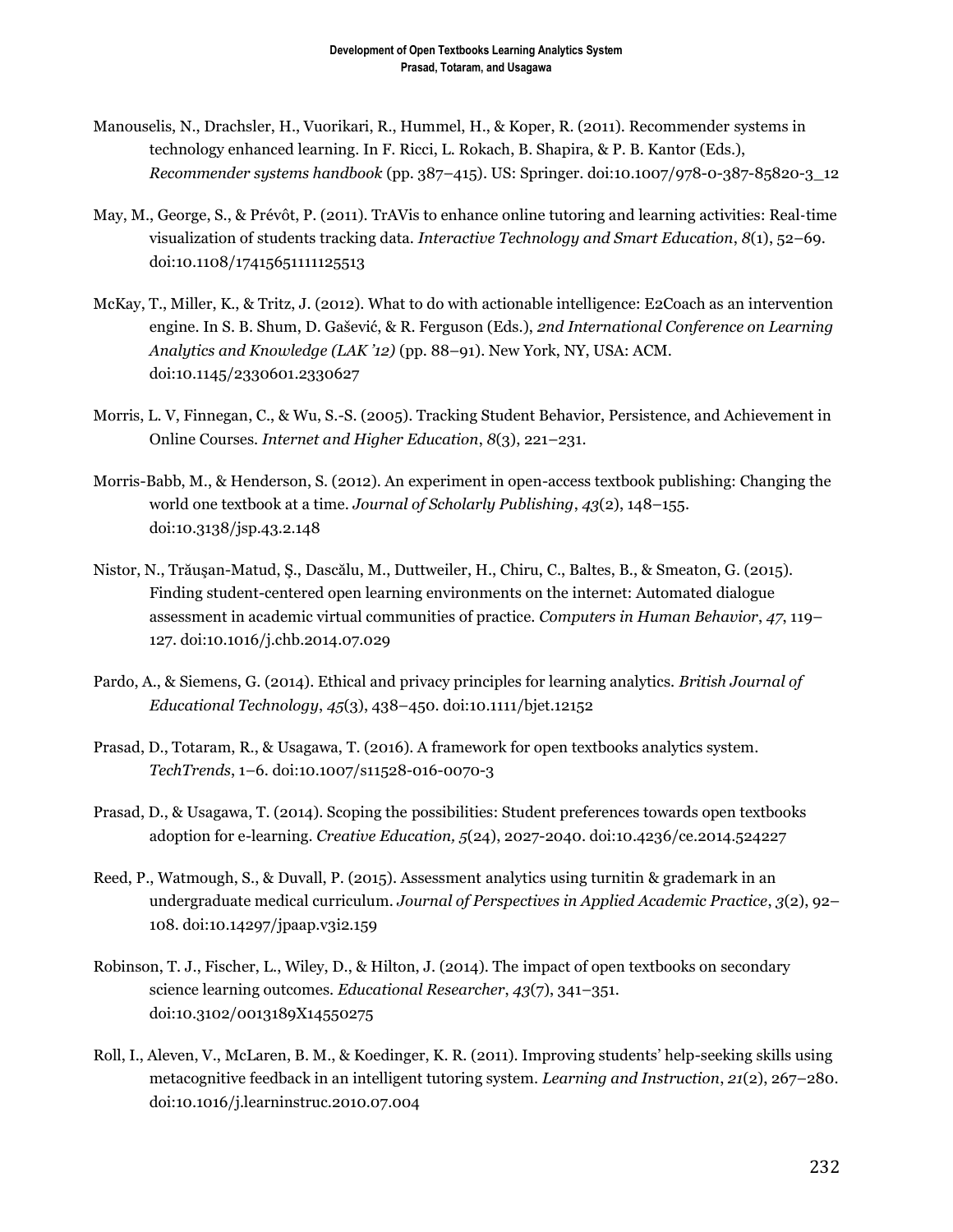- Scheffel, M., Drachsler, H., Stoyanov, S., & Specht, M. (2014). Quality indicators for learning analytics. *Educational Technology & Society*, *17*(4), 117–132.
- Scheffel, M., Niemann, K., Pardo, A., Leony, D., Friedrich, M., Schmidt, K., … Kloos, C. (2011). Usage pattern recognition in student activities. In C. Kloos, D. Gillet, R. Crespo García, F. Wild, & M. Wolpers (Eds.), *Towards ubiquitous learning* (Vol. 6964, pp. 341–355). Berlin Heidelberg : Springer. doi:10.1007/978-3-642-23985-4\_27
- Sclater, N. (2014). Code of practice for learning analytics: A literature review of the ethical and legal issues. Retrieved from [http://repository.jisc.ac.uk/5661/1/Learning\\_Analytics\\_A-\\_Literature\\_Review.pdf](http://repository.jisc.ac.uk/5661/1/Learning_Analytics_A-_Literature_Review.pdf)
- Senack, E. (2014). Fixing the broken textbook market: how students respond to high textbook costs and demand alternatives. Retrieved from http://www.washpirg.org/sites/pirg/files/reports/1.27.14 [Fixing Broken Textbooks Report.pdf](http://www.washpirg.org/sites/pirg/files/reports/1.27.14%20Fixing%20Broken%20Textbooks%20Report.pdf)
- Siemens, G., & Long, P. (2011). Penetrating the fog: Analytics in learning and education. *EDUCAUSE Review*, *46*(5), 30–40.
- Stacey, P. (2013). Government support for open educational resources: Policy, funding, and strategies. *The International Review of Research in Open and Distributed Learning*, *14*(2), 67–80. Retrieved from <http://www.irrodl.org/index.php/irrodl/article/view/1537/2481>
- Tanes, Z., Arnold, K. E., King, A. S., & Remnet, M. A. (2011). Using Signals for appropriate feedback: Perceptions and practices. *Computers & Education*, *57*(4), 2414–2422. doi:10.1016/j.compedu.2011.05.016
- Weller, M. (2014). *Battle for open: How openness won and why it doesn't feel like victory*. London: Ubiquity Press. doi:http://dx.doi.org/10.5334/bam
- Wiley, D. (2015, May 20). *On the relationship between OER adoption initiatives and libraries*. Retrieved from<http://opencontent.org/blog/archives/3883>
- Wiley, D., Hilton, J., Ellington, S., & Hall, T. (2012). A preliminary examination of the cost savings and learning impacts of using open textbooks in middle and high school science classes. *The International Review of Research in Open and Distributed Learning*, *13*(3), 262–276. Retrieved from<http://www.irrodl.org/index.php/irrodl/article/view/1153/2256>
- Willis, J. E. (2014). Learning analytics and ethics: A framework beyond utilitarianism. *Educause review online*. Retrieved from [http://er.educause.edu/articles/2014/8/learning-analytics-and-ethics-a](http://er.educause.edu/articles/2014/8/learning-analytics-and-ethics-a-framework-beyond-utilitarianism)[framework-beyond-utilitarianism](http://er.educause.edu/articles/2014/8/learning-analytics-and-ethics-a-framework-beyond-utilitarianism)
- Wise, A. F., Zhao, Y., & Hausknecht, S. N. (2014). Learning analytics for online discussions: Embedded and extracted approaches. *Journal of Learning Analytics*, *1*(2), 48–71.